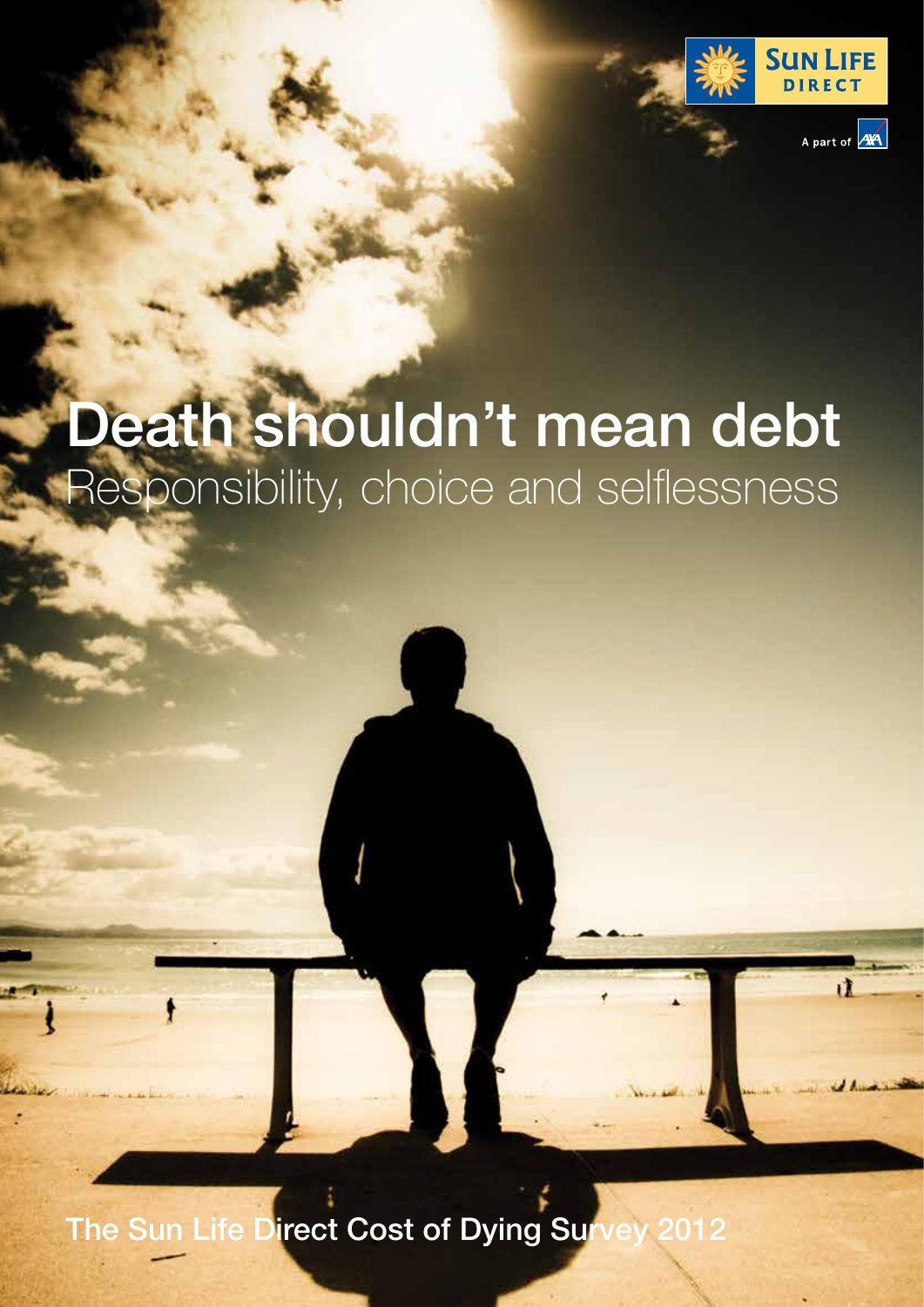

Welcome to the Sun Life Direct Cost of Dying Survey 2012. This is our 6th Annual Survey into the cost of dying and end of life planning.

As an organisation which is neither a funeral director, legal services provider nor a government agency, Sun Life Direct occupies a special position in the debate about death and dying. We have valuable information and insights into consumer behaviour which we are happy to share with those charged with developing strategies to help defuse the looming end of life crisis.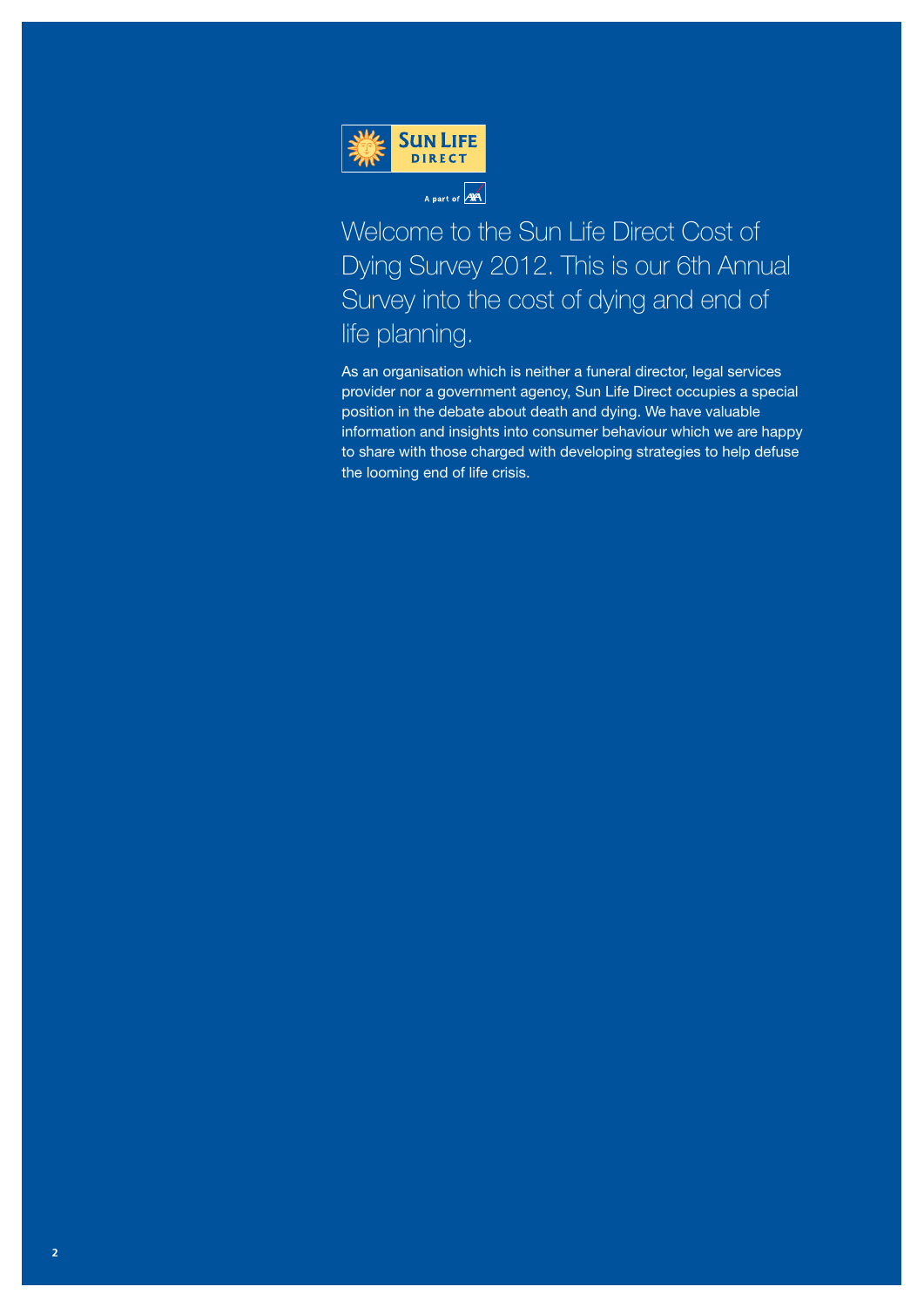# **Contents**

| <b>Foreword</b>                                        | 4  |
|--------------------------------------------------------|----|
| The basis of the research                              | 7  |
| Why taking responsibility for death matters            | 8  |
| <b>Changes to the Cost of Dying</b>                    | 10 |
| - Non-discretionary costs                              | 11 |
| - Discretionary funeral costs                          | 12 |
| - Estate administration costs                          | 12 |
| <b>Taking responsibility</b>                           | 13 |
| What motivates people?                                 | 15 |
| - Pride                                                | 15 |
| - Not wanting to be a burden                           | 16 |
| - Financial and personal worries                       | 17 |
| - Creating certainty                                   | 17 |
| - A truly selfless act                                 | 18 |
| What do people want from these plans?                  | 19 |
| - Simplicity                                           | 19 |
| - Security                                             | 19 |
| What do people do?                                     | 20 |
| - Savings                                              | 22 |
| - Over 50s plans/other insurance                       | 25 |
| - Pre-paid funeral plans                               | 27 |
| - Other funeral preparations                           | 29 |
| What happens to those people that don't plan?          | 30 |
| - Who struggles                                        | 30 |
| - What do people do when they cannot afford a funeral? | 31 |
| - Finding enough money                                 | 32 |
| - Feelings of shame                                    | 33 |
| - Where does this leave people?                        | 34 |
| - Where might we be going?                             | 34 |
| - State support                                        | 35 |
| - Funeral costs                                        | 35 |
| - Product innovation                                   | 36 |
| - Wanting and Taking Responsibility                    | 37 |
| <b>About the authors</b>                               | 38 |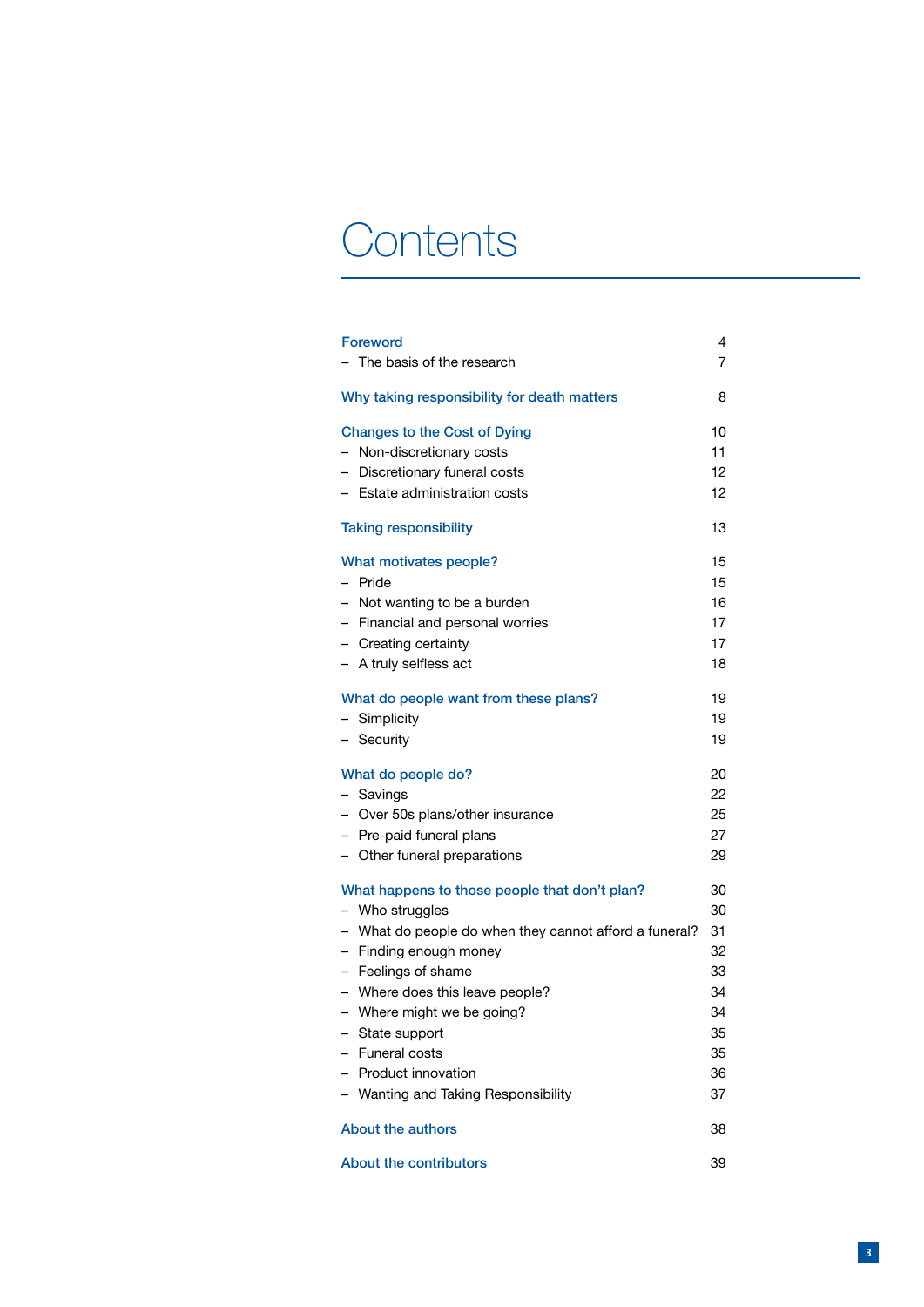## Foreword

 *This I choose to do. If there is a price, this I choose to pay. If it is my death, then I choose to die. Where this takes me, there I choose to go. I choose. This I choose to do.*

Quote from Terry Pratchett, "Disc-world" novelist and Alzheimer's sufferer.

In June 2011 Terry Pratchett presented a one-off BBC television documentary entitled "Terry Pratchett: Choosing to Die" on the subject of assisted death. The programme was considered controversial, but highlighted two points about responsibility and choice in death. Firstly, it is a distressing experience when we have no choice other than to witness the death of someone close to us. But secondly, it can be empowering or liberating for someone to selflessly take responsibility for what happens when they die.

This year's Cost of Dying report has the question of individual responsibility at its core, and the choices we take in making provision for death, and specifically our funeral. It is clear and perhaps unsurprising that people have varying requirements and preferences, therefore make different choices about what plans to put into place.

At first glance the UK appears well prepared, with the vast majority keen to take responsibility. This responsibility entails having plans or ensuring they have the means to cover at least part of the cost of a funeral when their death occurs. Yet there are a number of people for whom meeting the cost of a funeral is still a struggle.

For more information, contact Simon Cox, Head of Life Planning at Sun Life Direct on 07977 917 482 or Paul Riddell, Head of PR and Communications at AXA UK on 01256 798 442.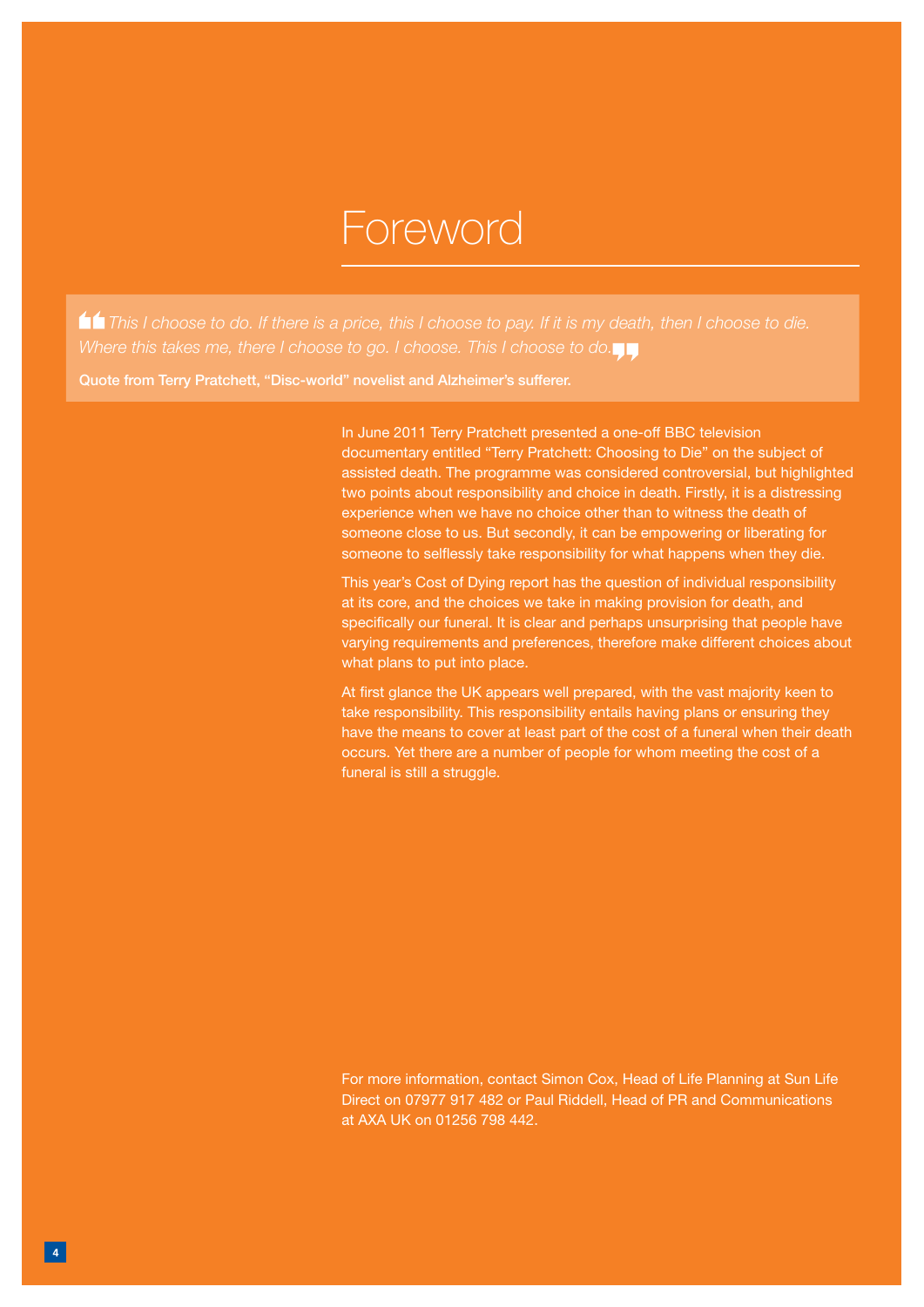## **Foreword**

People make a conscious decision when it comes to deciding which option for meeting their funeral costs best suits their needs.

On closer inspection we know that without intervention the problem of funeral poverty, like the shortfall that various enquiries have highlighted in relation to individual preparation for pensions and social care, is going to get progressively worse. This is due to a confluence of important factors that frame this report:

- The death rate will rise as our population ages and people eventually and inevitably die
- Increased longevity accompanied by potential ill health and its associated costs
- $\blacksquare$  High levels of national debt and the austerity measures that will inevitably constrain public spending programmes of all types for at least the next decade
- An uncertain economic climate leading to pressure on jobs, incomes and pensions
- A looming national issue of social care costs and risk to savings

At the same time, we know that funeral costs are rising in real terms. Our ongoing reports into the cost of dying have shown that:

- Funeral inflation has been 71% since 2004, far ahead of the RPI and wage inflation
- 17% of people struggle to afford a funeral. Their average shortfall is £1,246. If representative of the  $552,000$  deaths in the UK<sup>1</sup>, funeral poverty has grown from £85m in 2010 to £117m in 2012

In response to this situation our research this year shows that there are a number of issues and characteristics that influence our behaviour when it comes to planning for funeral costs. There are a number of people who make no specific preparation, but for wildly different reasons. On the one hand, the richest have no need to worry; on the other hand the poorest do not have enough to make advance provision.

For those that make specific provision for their funeral, how they do so comes down to their preference for simplicity, certainty and affordability. But regardless of the means we employ, our research shows that making provision gives the individual peace of mind and security, easing potential concerns about being a burden or the stigma associated with having to rely on the state. It also allows for an individual to maintain control, even in death.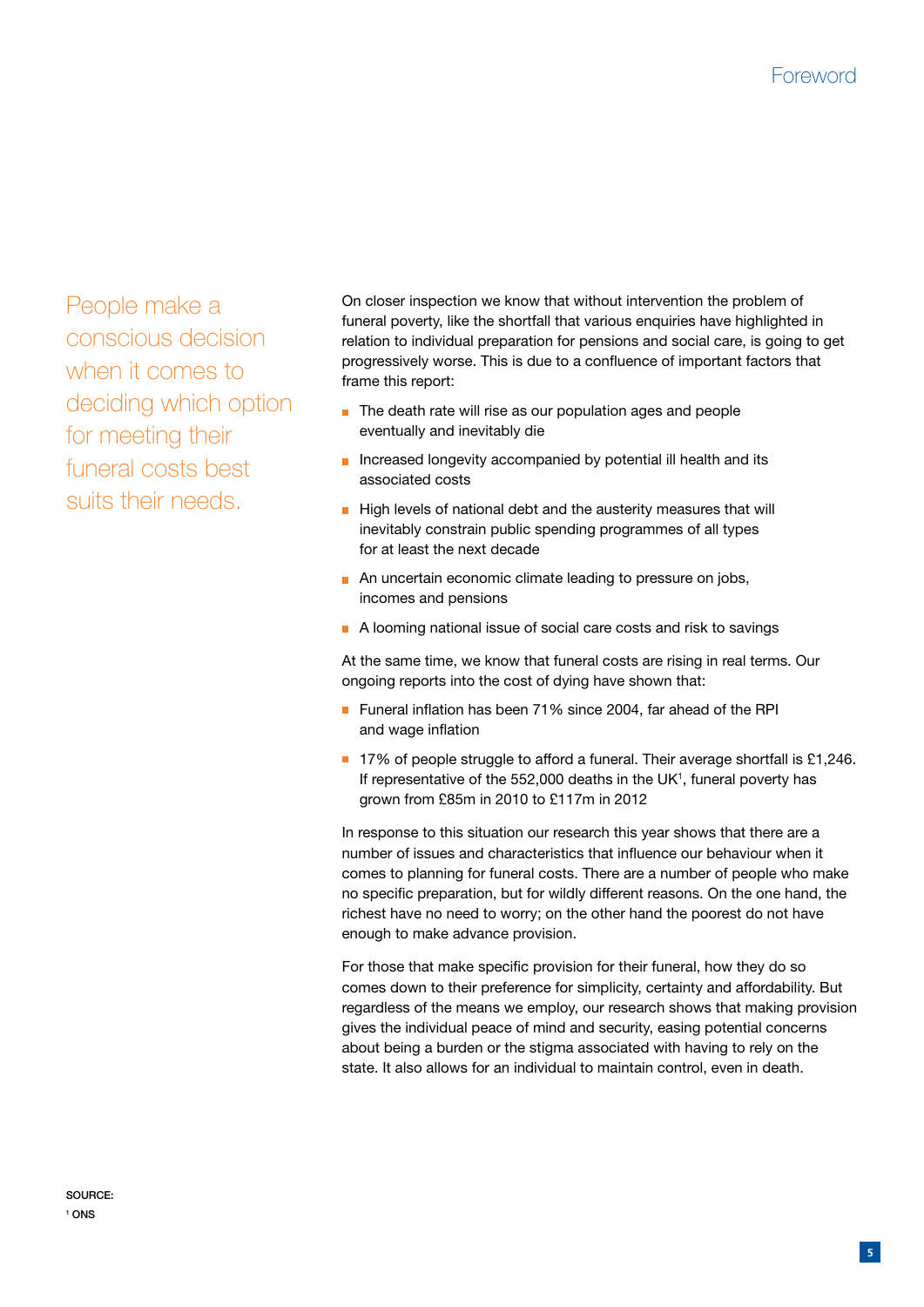## What happens for those people for whom the cost of a funeral is increasingly out of reach?

For those that struggle to meet the cost of planning for their own funeral, they can leave a potential burden to their family and friends. Alternative options, such as financial support from the state, do not cover the full cost of a funeral, and are not open to all. Research we commissioned earlier this year into the process and experience of applying for a Social Fund Funeral Payment highlights an outdated and decaying system of support.<sup>2</sup>

Sun Life Direct has been campaigning for this system to be modernised. In a recent announcement by the Department for Work and Pensions about changes to the Bereavement Benefits (excluding Social Fund Funeral Payments), the rationale for change was "to improve an out of date system, while retaining the current level of funding".<sup>3</sup> In calling for change for the Social Fund Funeral Payment scheme, Sun Life Direct will continue to engage with stakeholders and Parliamentarians to achieve a similar outcome.

How people can prepare for the cost of dying, and what is the 'right choice', is subjective and influenced by age, affluence, personality and specific needs. What is clear though is that the number of people that will need to plan for their funeral is set to grow, and without intervention funeral poverty is set to increase significantly.

Whilst making provision feeds people's sense of pride and their feelings of empowerment, in another sense going to this trouble and cost for a time and an event, when we are no longer here has to be seen as an act of the utmost selflessness and by that token speaks volumes about the character of the British people. But times are changing and getting tougher. Policymakers, commentators, service providers and supporting services also have a responsibility to help people recognise the need to plan ahead, the choices available and the differences that exist between those choices. The research in this report shows clearly that some kind of self provision is better than none and where there is none people may suffer a loss of self-esteem in their

final years, as well as leaving debt and distress to those left behind.

*Sun Life Direct and the University of Bath are jointly hosting with Citizens Advice a parliamentary roundtable on 28th November to debate funeral costs and the growing issue of funeral poverty and support systems available.*

Simon Cox

Head of Life Planning at Sun Life Direct



#### Source:

- <sup>2</sup> Sun Life Direct: Cost of Dying Special Report: "Affording a funeral" Social Fund Funeral Payments
- <sup>3</sup> Department for Work and Pensions: Government response to the public consultation, Bereavement Benefit for the 21st Century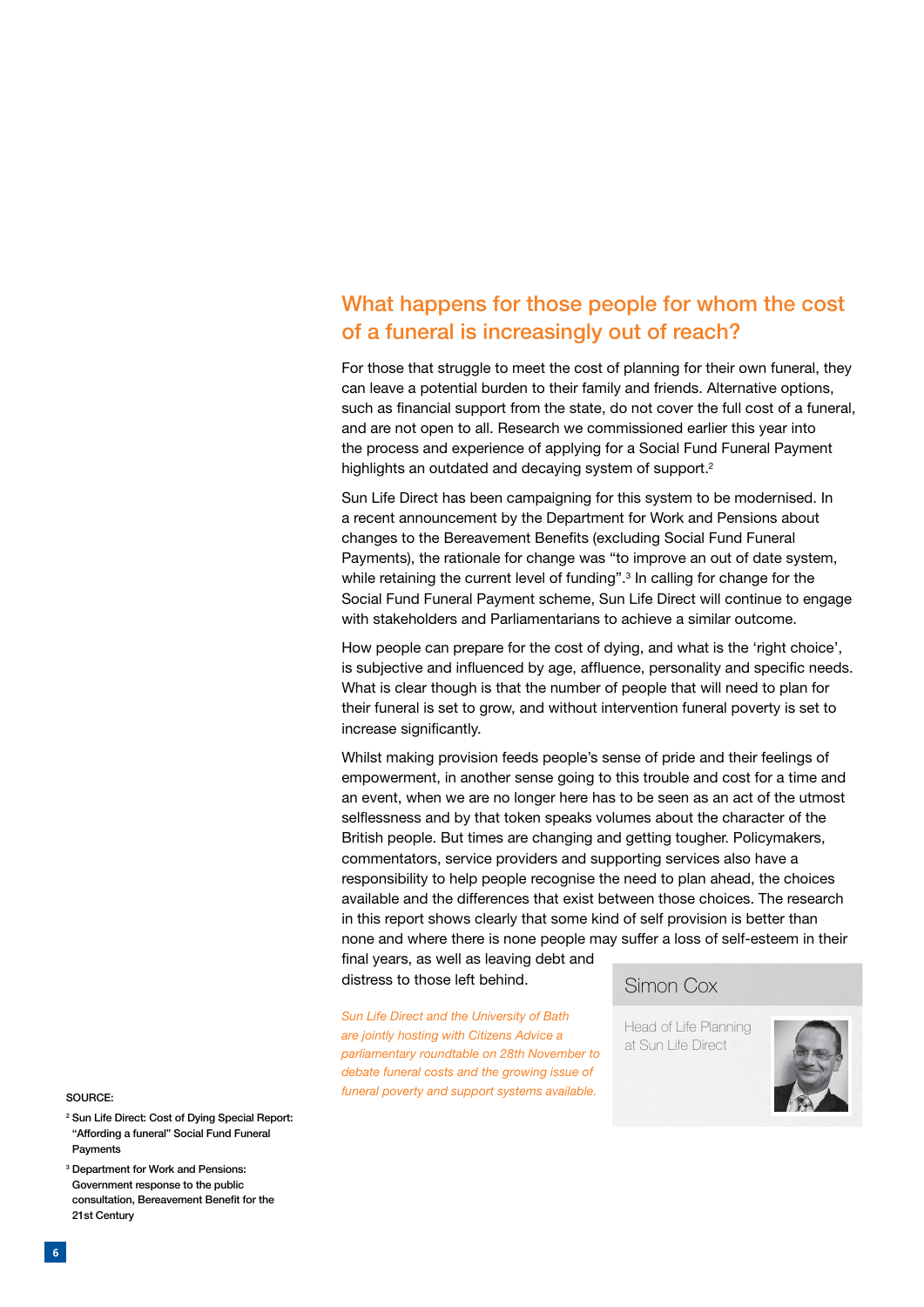## The basis of the research

The research this year focused on the reasons why individuals put plans into place to cover funeral costs. Building on last year's findings where we examined the journey to death, our emphasis this year is on the motivations for planning and the decisions that individuals make. Supporting this was the first research of its kind commissioned by Sun Life Direct and undertaken by the Centre for Death and Society at the University of Bath into state support for funeral costs.

## **Methodology**

The Cost of Dying was established using two surveys; the first asking a sample of UK adults aged 18 and over who had been responsible for planning a funeral and administering an estate, which we first carried out in 2007. In the second, we contacted a panel of funeral directors in 10 regions. The survey was first carried out in 2004.

In a third survey, a sample of 1384 UK adults aged 50 and over and of the C2DE demographic were asked whether they have thought about how they would pay for their funeral costs. The 1009 that had were then asked about their attitudes towards planning and taking responsibility for these costs. We asked a range of questions about a number of topics, including:

- **Attitudes towards financial management**
- Steps taken towards planning for funeral costs
- **Motivations for planning**

This survey was complemented by an online forum panel.

The surveys have once again been carried out in collaboration with Mintel Research Consultancy.

### Dr Kate Woodthorpe

Lecturer in Sociology, Centre for Death and Society at the University of Bath

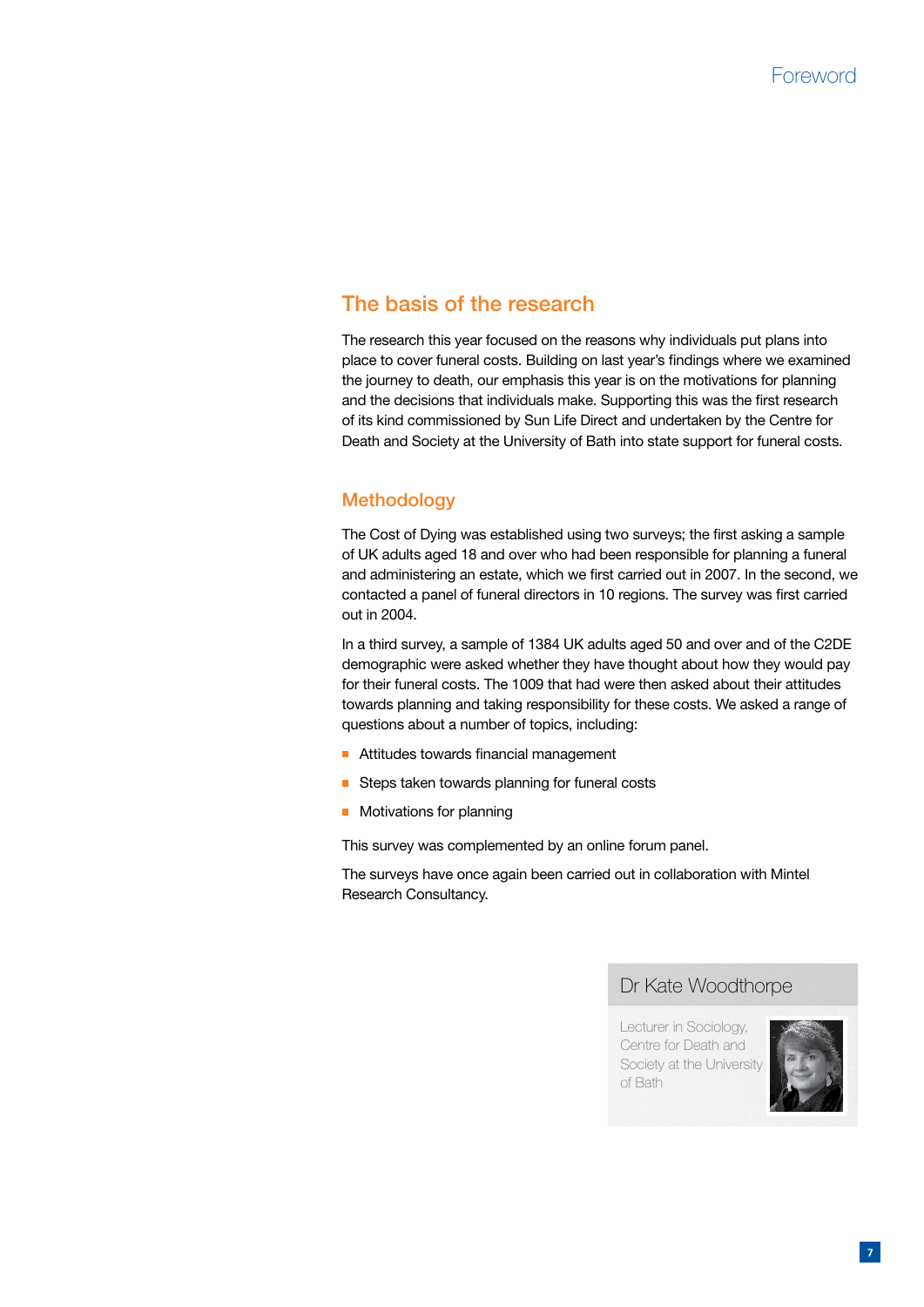# Why taking responsibility for death matters

Over the last four years we have witnessed a squeezing of the economy and on personal budgets the like of which has not been seen in the post-war period. While the population continues to age, job insecurity, frozen wages, high inflation rates, depleting pension pots and a shrinking of the safety net of the welfare state are placing evermore pressure on individuals' incomes.

At the same time, funeral costs continue to rise above the rate of inflation. Our research this year shows that the average funeral now costs £3,284, 6.2% more than in 2011. The retail price index increased by 3.5% over the same period.4 We estimate the size of the market this year to be £2.8 billion. This is an increase of £400m over the last five years.

Since we started our annual investigation into funeral costs in 2004, funeral costs have risen on average 7% every year.



Source:

4 ONS

GRAPH Source:

ONS, DWP Annual Report by the Secretary of State for Work and Pensions on the Social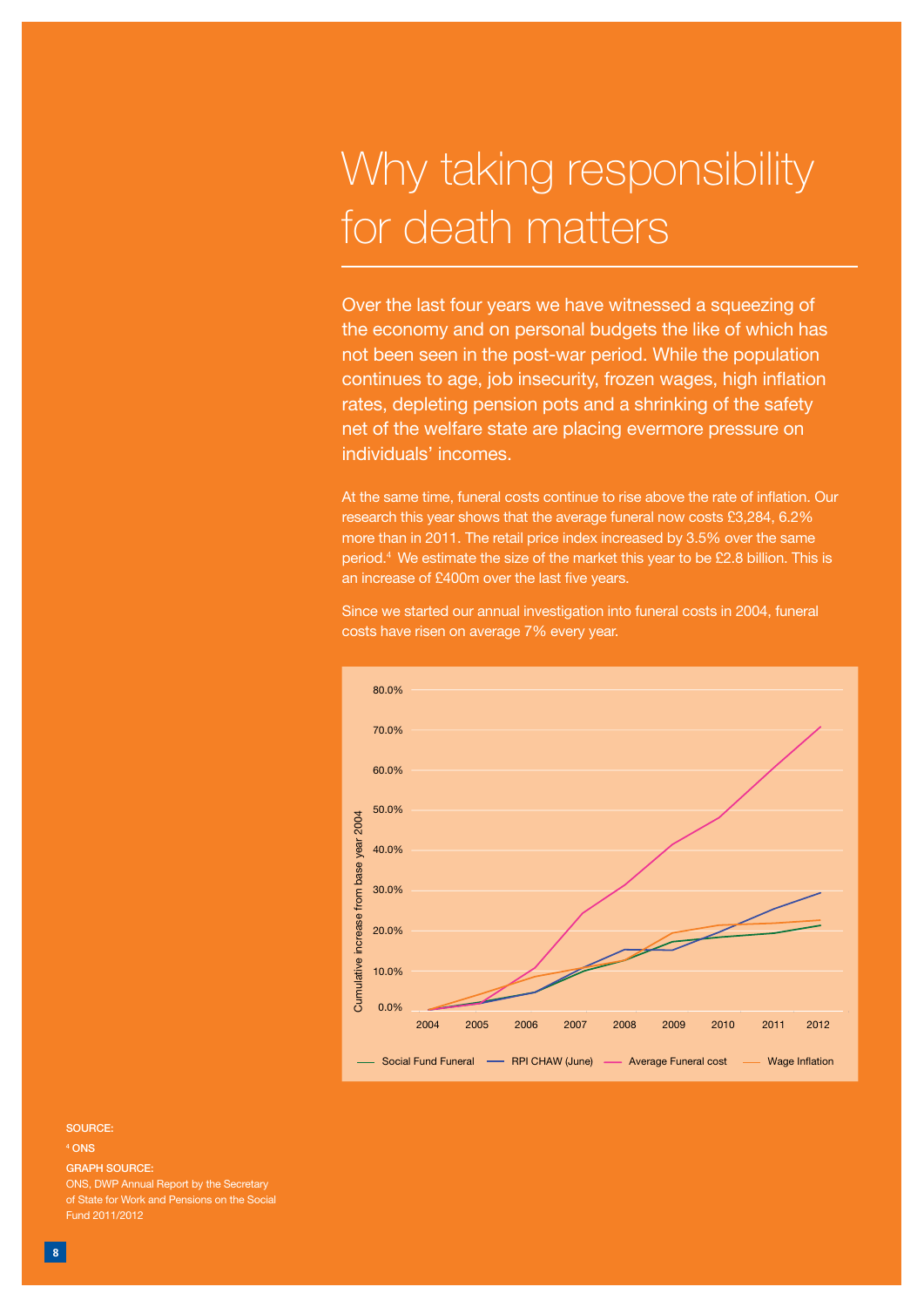At the same time individuals are increasingly expected to provide for their old age. Concerns about the viability of existing pension arrangements and the funding of care costs towards the end of peoples' lives mean that finances post-retirement are a critical social and public issue.

There has therefore never been a more urgent time to take responsibility for one's own circumstances. Part of this necessarily involves accommodating potential changes in employment, planning for retirement, managing existing capital and making sure that all eventualities are covered. Planning for meeting the cost of one's own funeral is a part of this discussion.

As this report will show many people want, and do, take responsibility for their funeral costs. Often this is associated with a sense of pride, a desire to not be a burden on family and friends, and the satisfaction of knowing things are in order.

Importantly, our research shows that individuals make a conscious decision about which option to choose when it comes to ensuring there are funds available for their own funeral. There are a number of varied reasons for these decisions, including an individual's preference for simplicity, security, flexibility and affordability.

Through examining these reasons, this report aims to shed light on how individuals are responding to continued rising funeral costs. It includes academic research conducted earlier this year by the Centre for Death and Society at the University of Bath. This examined the experience of those individuals who organise a funeral for someone who has not set any money aside and there is no other means to pay for the funeral.

In the following report we outline our principal findings including:

- $\blacksquare$  This year's headline figures for the cost of dying
- What motivates individuals to take responsibility for their own funeral
- What plans for funeral costs individuals make and why
- What happens when individuals do not make plans for their funeral costs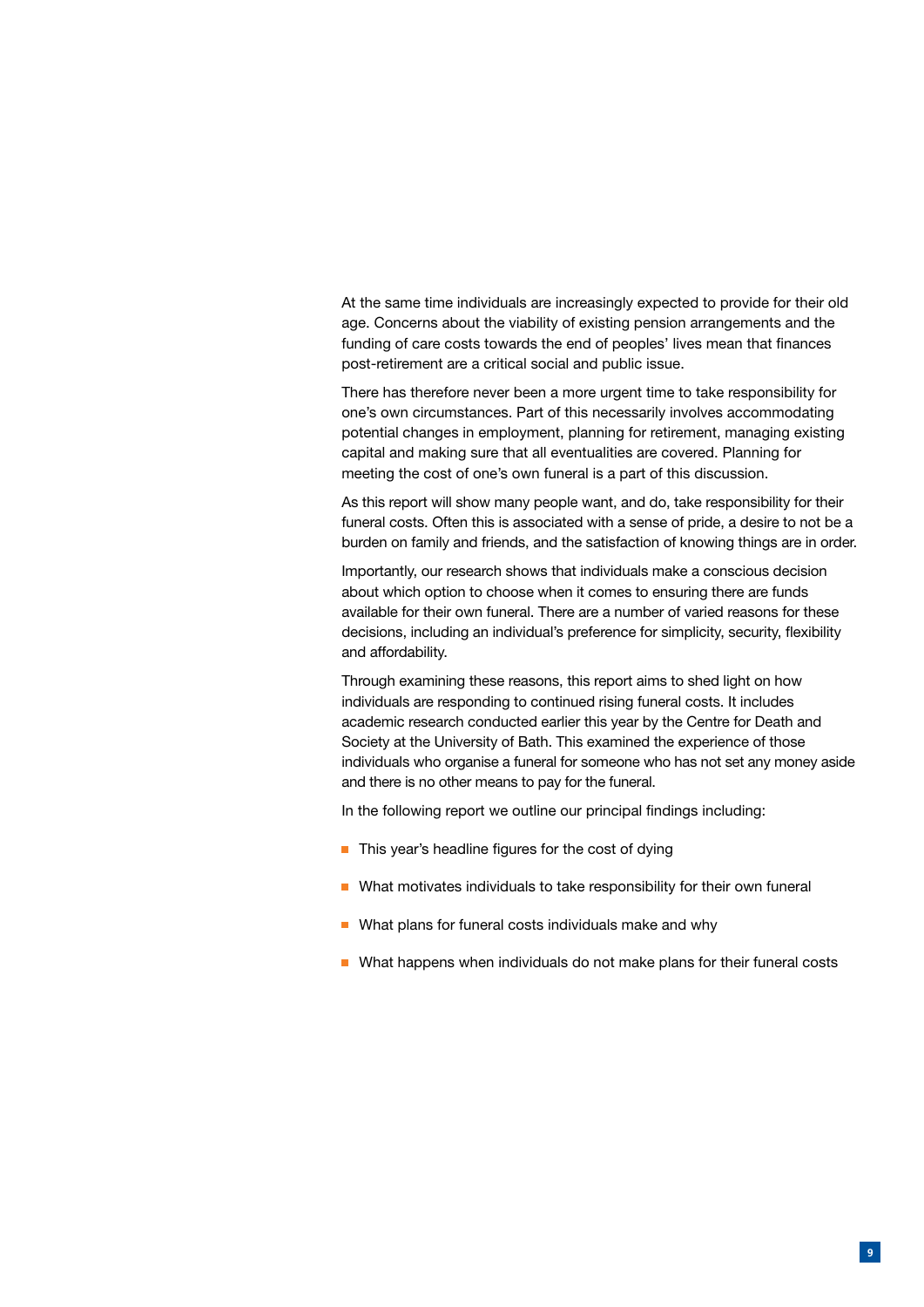# Changes to The Cost of Dying

The average cost of dying in the UK in 2012 is £7,114\*.

#### Changes to the cost of dying 2007-2012



SOURCE: Sun Life Direct Cost of Dying Survey 2012

These figures are a combination of non-discretionary funeral costs, discretionary funeral costs and estate administration costs.

\* This is the total average cost of assuming that all services are used - see pages 11 and 12 for details of these services.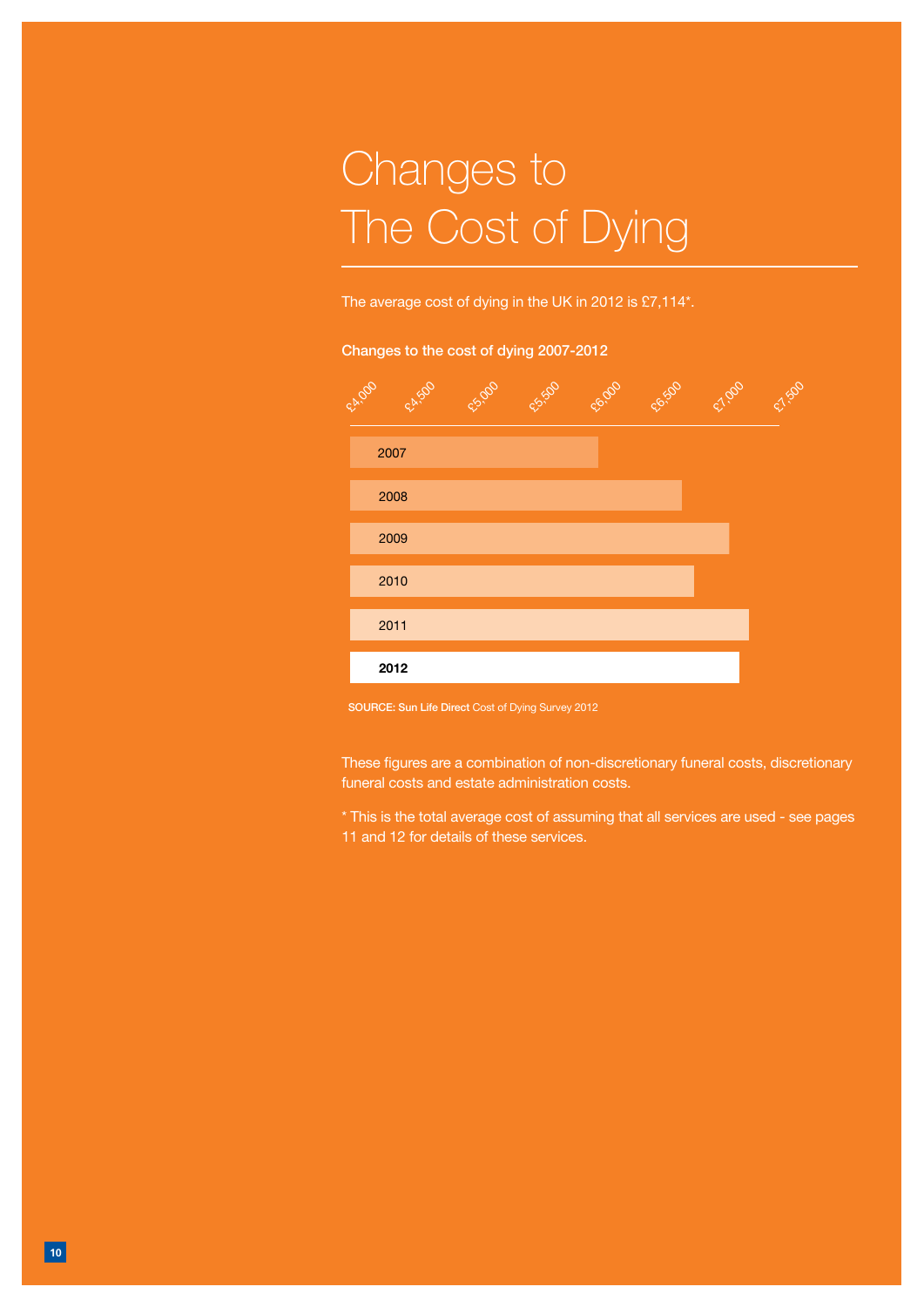#### **Non-discretionary costs**

These are costs incurred to a varying degree for every death and include:

#### **Increased by £193 to £3,284**

UK National Average Funeral Pricing 2004 - 2012



SOURCE: The Sun Life Direct Cost of Dying Survey, 2012

| $\frac{1}{2}$ | Funeral director's<br>costs                                  | Increased by 5.3% in the last 12 months. As with<br>last year we believe the factors driving rising costs<br>include increased service provision, increasing bad<br>debt, rise in wholesale energy, a difficult investment<br>environment and a low death rate.                                                                                                                                                                                                                                                                                                                                                                                                                                                                                                                                                                                                                                                                                                                                                                                                                                                                                                                                                                  |
|---------------|--------------------------------------------------------------|----------------------------------------------------------------------------------------------------------------------------------------------------------------------------------------------------------------------------------------------------------------------------------------------------------------------------------------------------------------------------------------------------------------------------------------------------------------------------------------------------------------------------------------------------------------------------------------------------------------------------------------------------------------------------------------------------------------------------------------------------------------------------------------------------------------------------------------------------------------------------------------------------------------------------------------------------------------------------------------------------------------------------------------------------------------------------------------------------------------------------------------------------------------------------------------------------------------------------------|
|               | Doctor's fees for<br>certification                           | Increased by 3.4% - having remained<br>static for 2 years.                                                                                                                                                                                                                                                                                                                                                                                                                                                                                                                                                                                                                                                                                                                                                                                                                                                                                                                                                                                                                                                                                                                                                                       |
|               | $\blacksquare$ Fees for a<br>religious or<br>secular service | Increased by 1% in the last 12 months. We<br>anticipate that fees will rise more significantly in the<br>future. For example, Church of England fees are due<br>to increase by 57% in January 2013. <sup>5</sup>                                                                                                                                                                                                                                                                                                                                                                                                                                                                                                                                                                                                                                                                                                                                                                                                                                                                                                                                                                                                                 |
|               | <b>Burial or</b><br>cremation fees                           | <b>Cremations</b> - Increased by 6.6%<br>"Many crematoria have introduced an environmental<br>surcharge designed to help meet the high cost of<br>installing filtration equipment in order to meet with<br>environmental legislation. The cremation movement<br>has estimated that compliance with legislation will<br>cost approximately £45 per cremation, which can<br>represent a 7 to 10% increase in the cremation fee."<br><b>Burial</b> - Increased by 9.6%<br>"Many local authority cemetery services are subsidised<br>which for some may now be coming untenable, bearing<br>in mind the cuts that we are seeing to many other<br>local services nationally. The unsustainable nature of<br>cemeteries and shortage of new burial space in some<br>areas has also led to fee increases which is particularly<br>noticeable in our cities. The lack of government action<br>in modernising burial law and the introduction of the<br>reuse of old, abandoned graves will inevitably force<br>higher fees in more areas as available burial space<br>further diminishes."<br>Comments on cremation and burial fees provided by<br>Tim Morris, Chief Executive, Institute of Cemetery &<br><b>Crematorium Management</b> |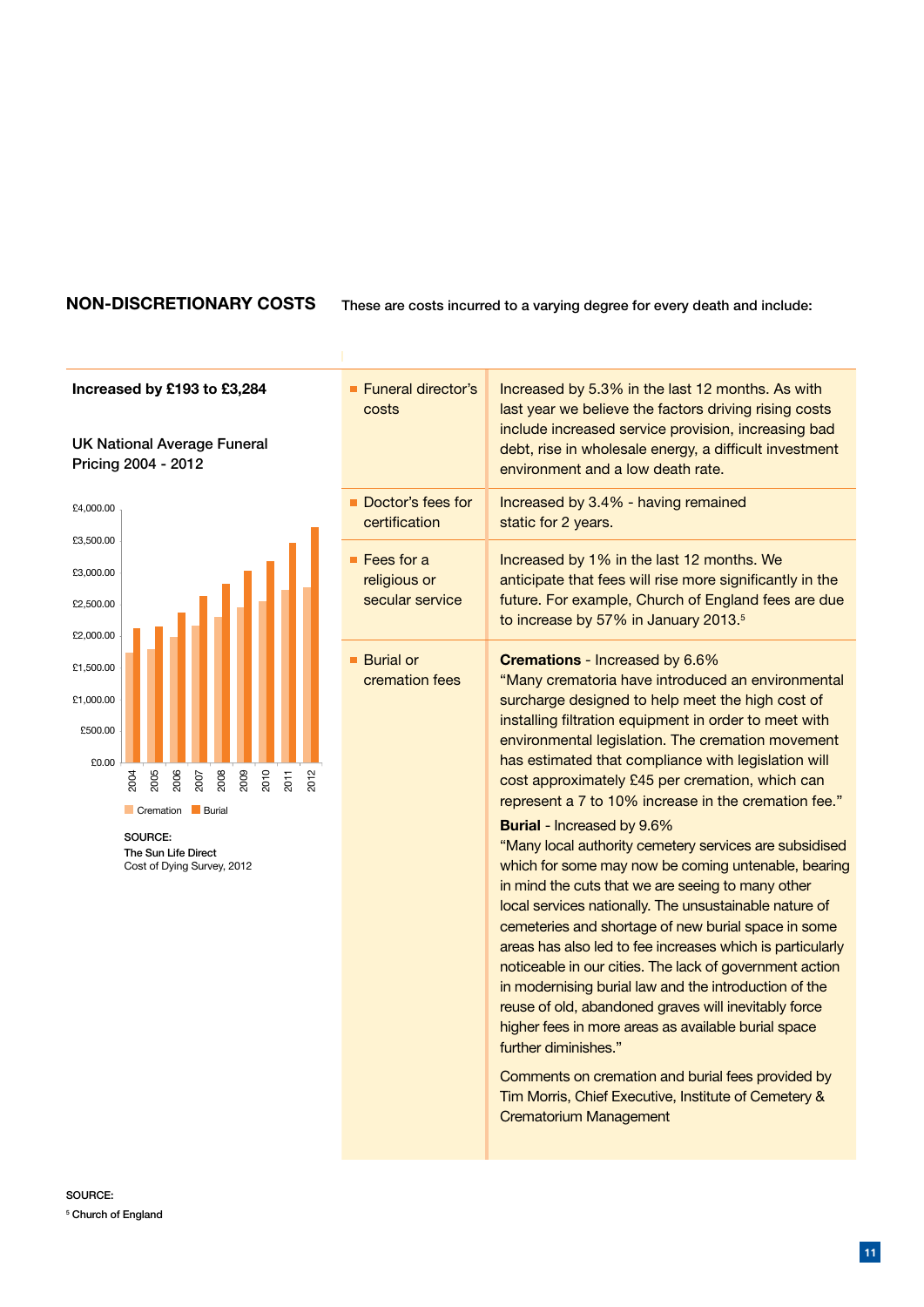#### **Discretionary funeral costs**

| Increased by £59 to £1,923         | Consumers can choose if and<br>how much they want to spend<br>and include: | Death and funeral notices<br>■ Flowers<br>Order sheets<br>$\blacksquare$ Limousines<br>■ Catering for the wake<br>■ Venue hire<br>■ Memorial |  |  |  |
|------------------------------------|----------------------------------------------------------------------------|----------------------------------------------------------------------------------------------------------------------------------------------|--|--|--|
| <b>ESTATE ADMINISTRATION COSTS</b> |                                                                            |                                                                                                                                              |  |  |  |
| Decreased by £385 to £1,907        | Includes:                                                                  | A discretionary cost of using<br>professional services to wind up the<br>estate of the deceased                                              |  |  |  |

 *It is surprising that the average spend has seen such a sharp fall but we believe this may be reflective of an increasingly competitive marketplace. The offer of assistance with Probate and Estate Administration is now often linked to arranging a funeral or notifying a financial institution of the death of a loved one. We believe that quotes are given and that consumers are shopping around with some firms having to 'undercut' earlier quotes to secure the business. There has also been increased press coverage, which in turn has raised consumer awareness, of the perceived high costs of Probate and Estate Administration. Many firms and organisations offering these services have had to review and justify their fee structures.*

Gillian Coverley, Partner, Irwin Mitchell.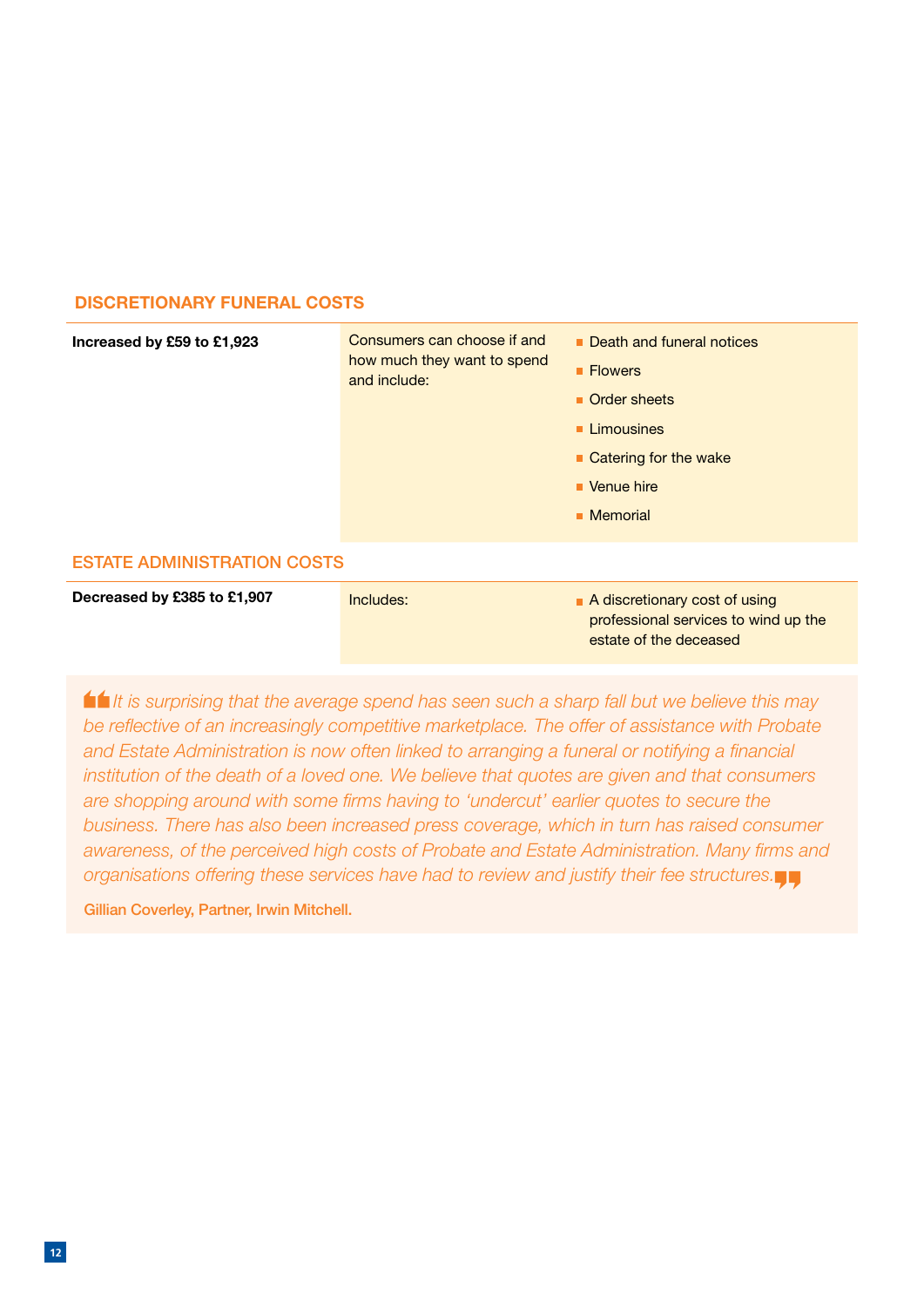## Taking responsibility

At a time of economic instability, understanding what makes individuals take responsibility for their finances and future planning has never been more pressing.

Be it in evaluating individual decision-making or attitudes towards welfare, citizenship or social equality, questions about how much an individual is responsible for their own life choices are connected to much deeper social and political concerns about self-determination, empowerment, entitlement and dependency.

Questions about an individual's responsibility rarely make it into discussions about funeral costs. Yet we know that the cost of an average funeral continues to soar and is moving beyond the reach of a growing number of people, who could end up having to rely on their family and friends, or the state, to step in.

The research this year shows that 73% of our 50 plus, C2DE respondents have thought about how they will pay for their own funeral. Of the 27% that had not thought about how their funeral would be funded, age was a factor.



Number of people who haven't thought about funeral costs

Number of people who have thought about funeral costs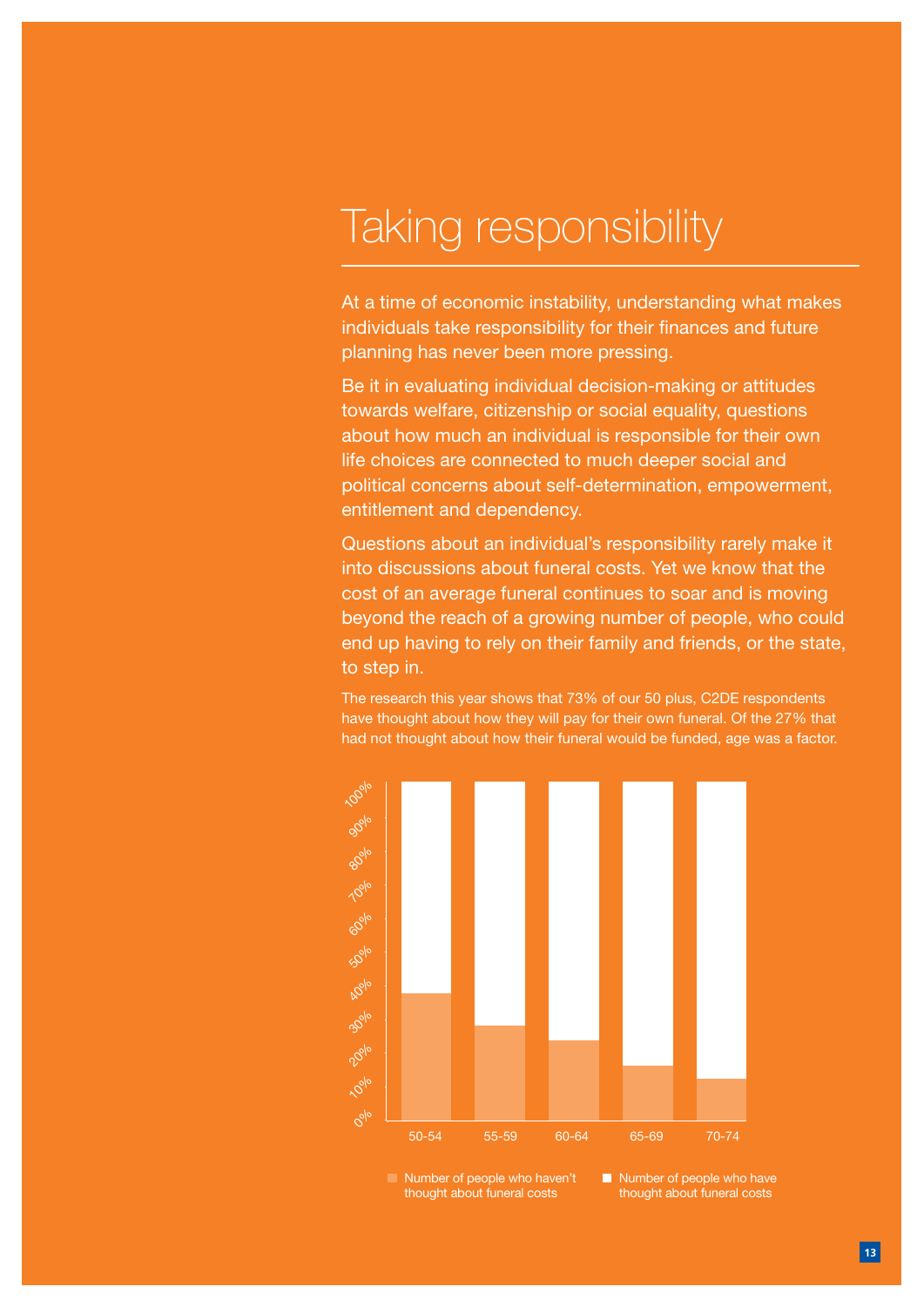Far from shirking from the issue of their own funeral, the majority of our respondents indicated a desire to put a plan into place for their funeral costs.

Decisions to make sure that funeral costs are covered are closely intertwined with feelings of obligation towards family and friends.

Of those that have thought about how they will pay for their own funeral, far from shirking from the issue, the majority indicated a desire to put a plan into place for their funeral costs. Echoing last year's findings, one of the reasons for putting a plan into place is not wanting to be a burden on others. 65% agreed with the statement 'I want to make sure that arrangements are in place so my family and friends don't have to worry about my funeral.'

 *I don't want my girls to have to deal with the upset and stress of trying to pay the extortionate amount a funeral costs.*

Female, 52

A selflessness in protecting family and friends from bearing the cost of the funeral was complemented in the survey this year by a strong sense of trust in family and friends to carry out funeral wishes. 72% of respondents indicated that they would trust their family and friends to give them a good send off. This was accompanied by a satisfaction in leaving only positive memories behind.

 *I have thought a lot about my funeral as I would particularly like it to be as cheerful as possible and concentrate on hopefully happy memories people will have of me.*

Male, 69

Decisions to make sure that funeral costs are covered are closely intertwined with feelings of obligation towards family and friends.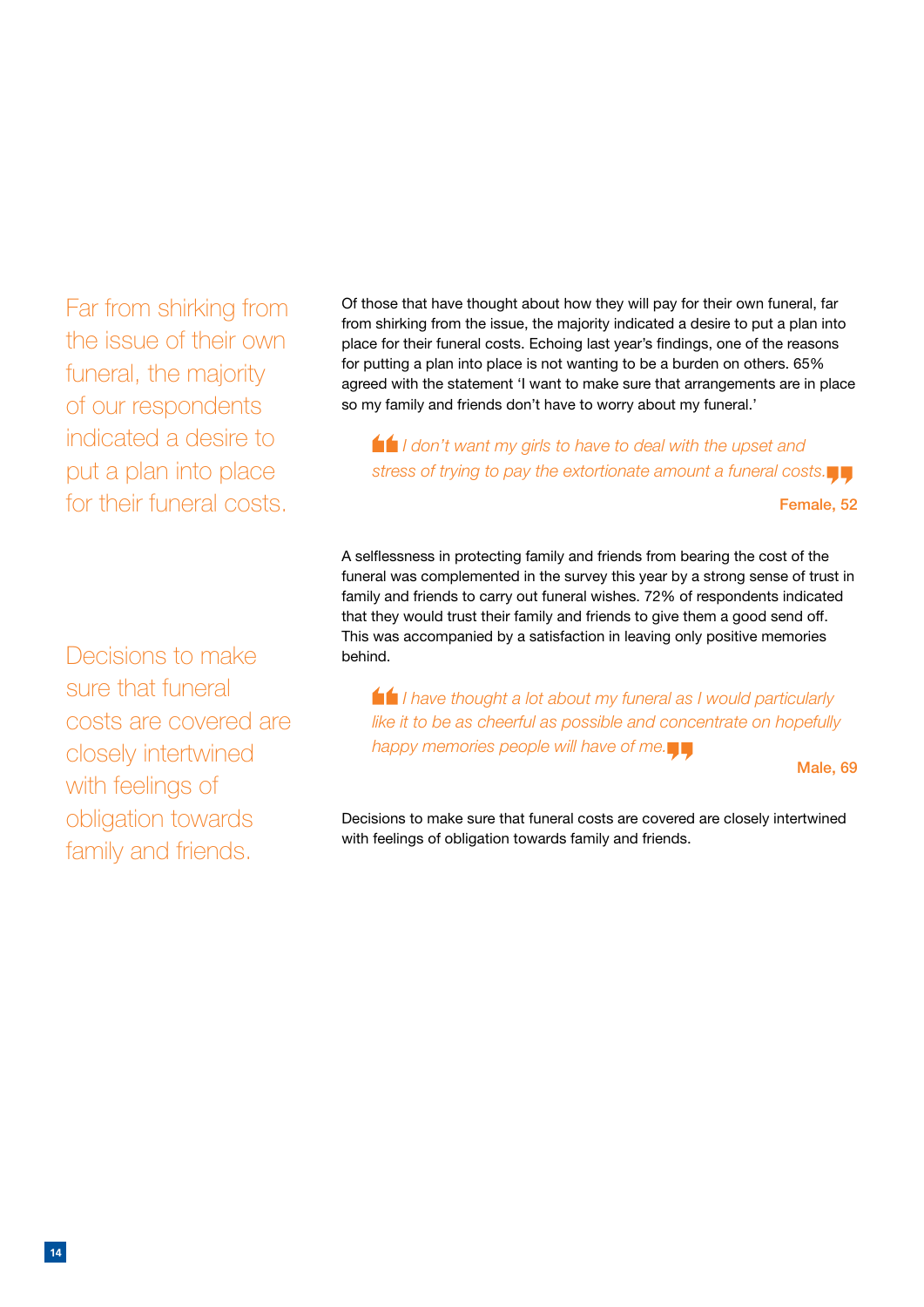## What motivates people?

There are a number of factors that motivate individuals to take responsibility. These include pride, not wanting to be a burden, financial worries and the desire to create certainty.

#### Pride

Overall, our research indicated that for many people there was an element of pride in taking responsibility for their own finances and planning ahead. This sense of pride rises with age.





The desire to take control of one's finances and plan for the future is consistent with last year's findings, where organising finances was regarded as empowering for many people.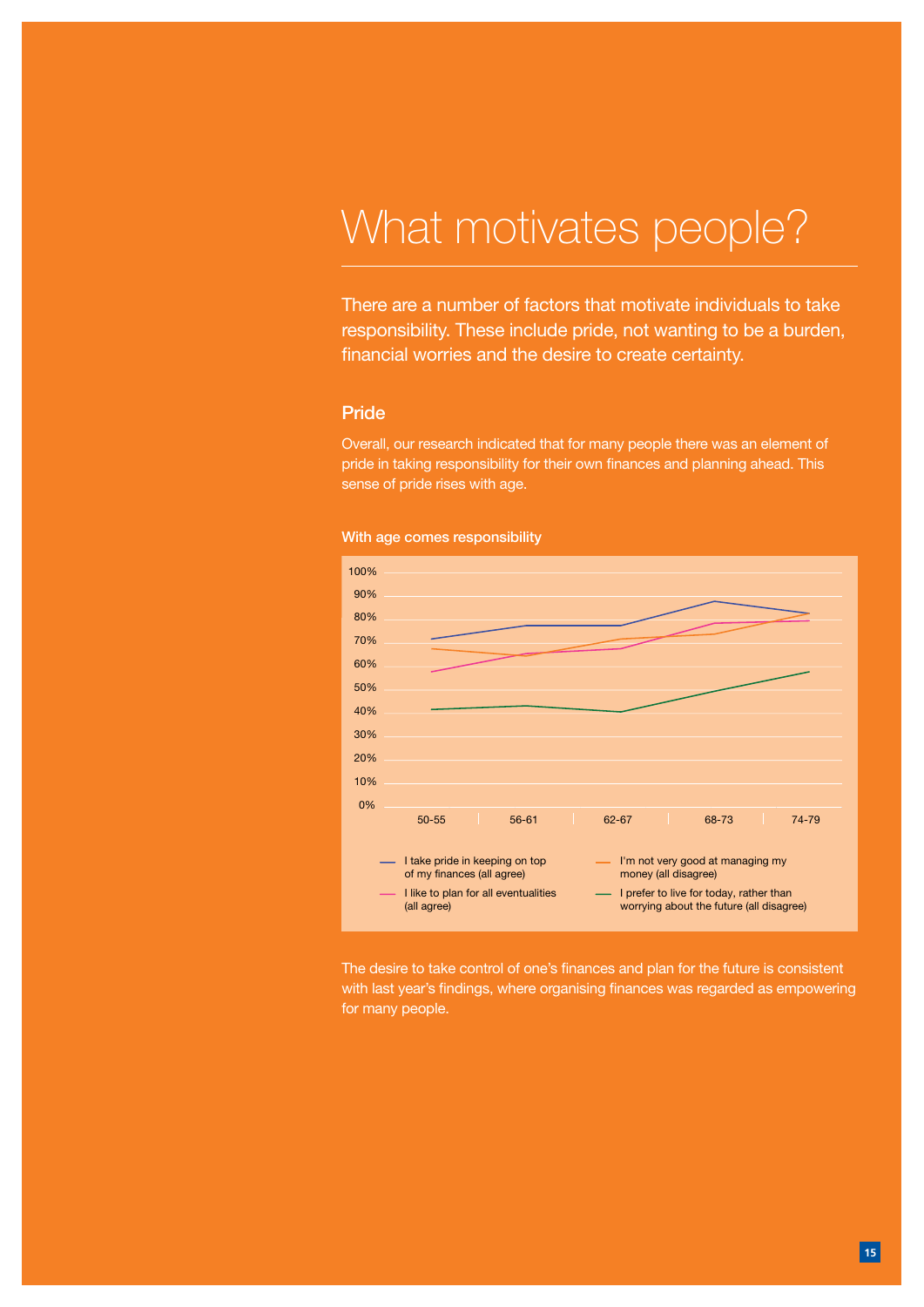Worries associated with finances appear to be an influential factor when it comes to take responsibility for one's own funeral costs.

#### Not wanting to be a burden

For those people that told us that they have plans to cover funeral costs, the wish to not be a burden on those left behind was often a primary motivator. The desire to put a plan into place suggests that many people have a sense of duty to their family and friends to make the immediate aftermath following their death as trouble-free as possible.

 *From a purely financial point of view I think it is important to plan ahead so as not to leave an added burden on those*  left behind who are presumably upset and will not want the *trouble of sorting out who is going to fund the funeral.*

Male, 69

Having to make financial decisions when newly bereaved can be difficult. For those people that do not want to be a burden making plans to cover funeral costs can go some way to knowing that they are relieving pressure at a time of distress for those they leave behind.

 *Talking more openly about dying, death and bereavement with those that matter to us and setting out our end of life wishes in a clear plan can make a real difference and provide enormous comfort to our loved ones. Recent research for Dying Matters has shown that the majority of people agree that we are more likely to get wishes met if we all put our own house*  in order and we do not leave a mess for those we leave behind: the challenge now is to make *this a reality and not leave it too late to make our future plans.*

Eve Richardson, Chief Executive of the Dying Matters Coalition and the National Council for Palliative Care.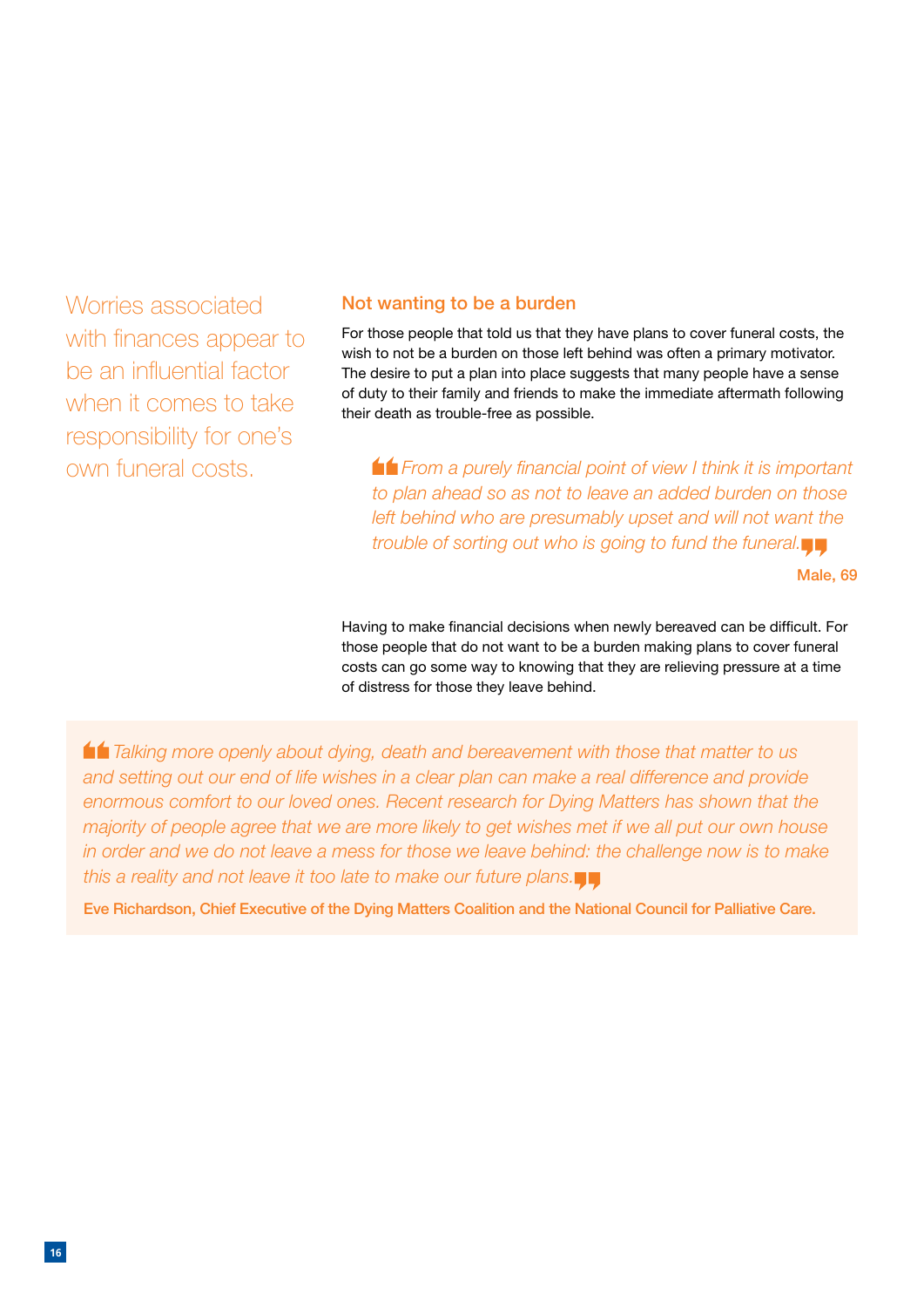## Financial and personal worries

Worries associated with finances appear to be an influential factor when it comes to taking responsibility for one's own funeral costs. 19% agreed that if they did not plan they would worry about there being enough money to cover the cost of their funeral. This anxiety was more pronounced for women.

In addition, as we saw in our survey last year, there are a number of life events or triggers that may stimulate people to actively put plans into place to cover their funeral costs. For example, our findings this year show 9% of respondents indicated that a previous experience of a family member or friend's death had been a motivating factor.

## Creating certainty in an uncertain world

Of those people that have put plans in place to cover their funeral costs, knowing that everything is 'in order' was a motivating factor for 34% of respondents. 26% of respondents agreed with the statement, 'I want to have control over what happens when I die'. The wish to control what happens was more pronounced for those aged 68 years and over.

 *Planning for my funeral is important to me because I want it to be the way I want it.*

Female, 54

Arguably, the peace of mind that can accompany the knowledge that plans are in place to cover the cost of a funeral is about creating an element of certainty in life. In an age of economic instability and uncertainty regarding employment, pensions and care costs, knowing that there is some arrangement in place to ensure that the cost of the funeral can be covered can be reassuring.

In an age of economic instability and uncertainty regarding employment, pensions and care costs, knowing that there is some arrangement in place to ensure that the cost of the funeral can be covered can be reassuring.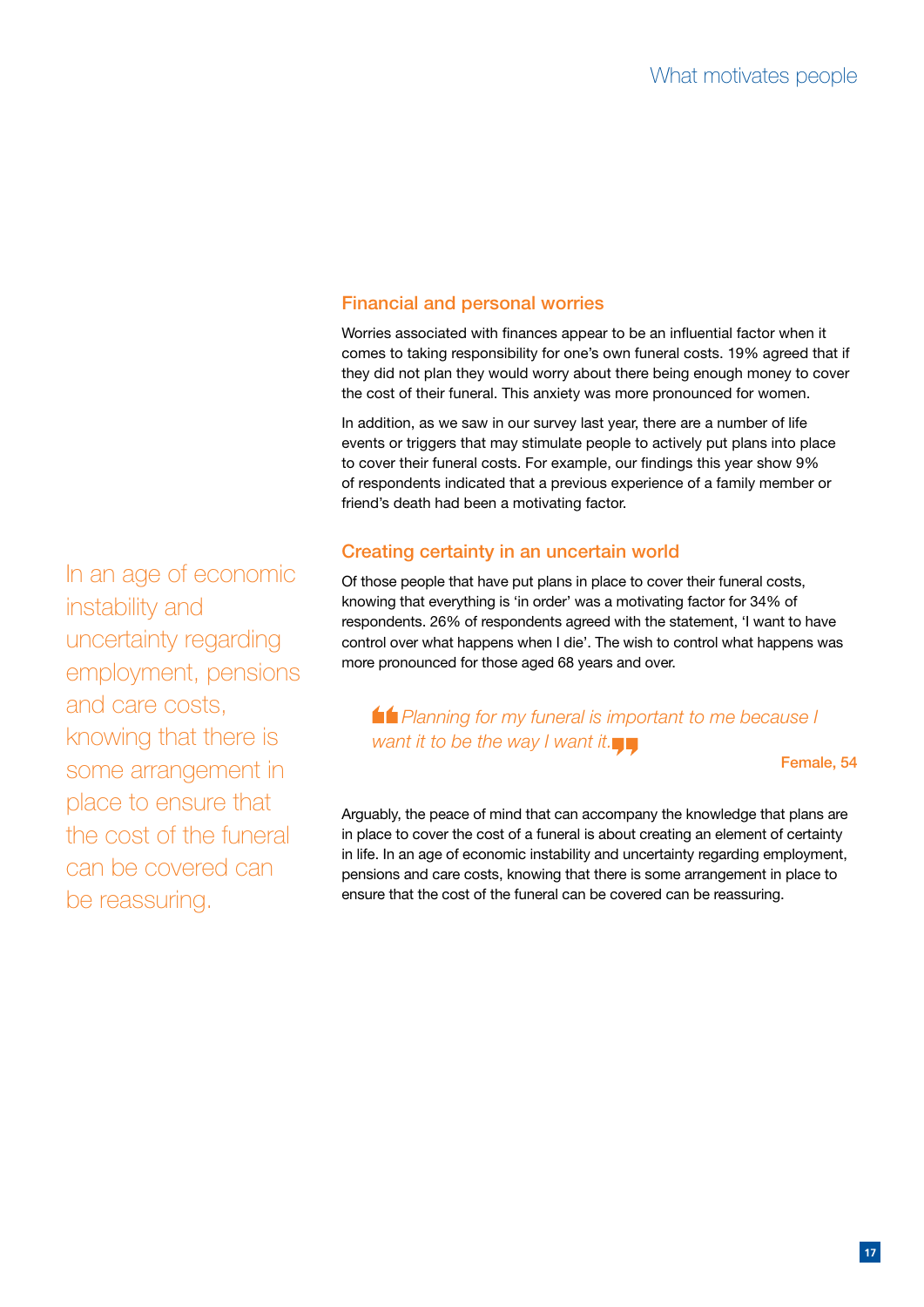## A truly selfless act

For many people, the death of a loved one is the first time that they as an individual think about the emotional and spiritual impact of death, and confront the reality of their own eventual ending. It is one thing intellectually to acknowledge the finite nature of human lives; it is another entirely to translate that into a personal realisation.

That personal realisation, and the ending of a life, is very much a 'life stage', even for the person dying – and definitely for the family members left behind. Grieving relatives must come to terms with difficult emotions such as loss, anger, confusion and regret, and with the fact of their own mortality. They may ask profound questions about their priorities, the direction life has taken thus far, their relationships, even questions about the ultimate 'meaning of it all'. Like most life stages, though, it is one we tend to go into emotionally unprepared, and the journey through is often a turbulent one.

Most people have, throughout their lives, sought to shelter their loved ones from the 'sharp and sided hail'<sup>7</sup> of life. Parents have nurtured their children, spouses have loyally protected one another, siblings have been a friend and support when emotional slings and arrows have been launched in their family's direction. We take a pride in the shared journey, glad to be there when someone needs us, finding it fulfilling and affirming, for us and for them.

It is, therefore, entirely natural to wish to protect those closest this one last time. When we die we cannot expect to shield our family from grief. In fact, so much of a person's maturity, wisdom and resilience grows out of times of trouble and sorrow that to not experience it is, somehow, life limiting in itself. But what we do wish, surely, is that the life stage of grieving should proceed as smoothly and in as an uncomplicated a manner as possible.

Preparing for our death and providing for our funeral can be a gift to our loved ones which will support them through the upheaval into a new kind of life without us. Once again we can take pride: this time in the knowledge that the final steps of the journey are also being shared and, yes, even fulfilling. Conversations with our nearest and dearest, rifts healed, slights forgiven; readings selected, a burial plot reserved or favourite music recorded; money saved and arrangements confirmed, these can all play a part as acts of nurturing and supporting those we love, perhaps when they will need it the most.



*The Reverend Sharon Grenham-Toze, Chaplain of HMP Bedford*

The 'stages of grief' have been well documented by psychologists<sup>6</sup>, but it is also well-known that in the face of additional pressures, and in failing to cope adequately, these stages can become 'complicated' and lead to years of mental and emotional struggle.

#### Source:

<sup>6</sup> Kübler-Ross, E. (1969) On Death and Dying London: Routledge)

Gerard Manley Hopkins' (1918)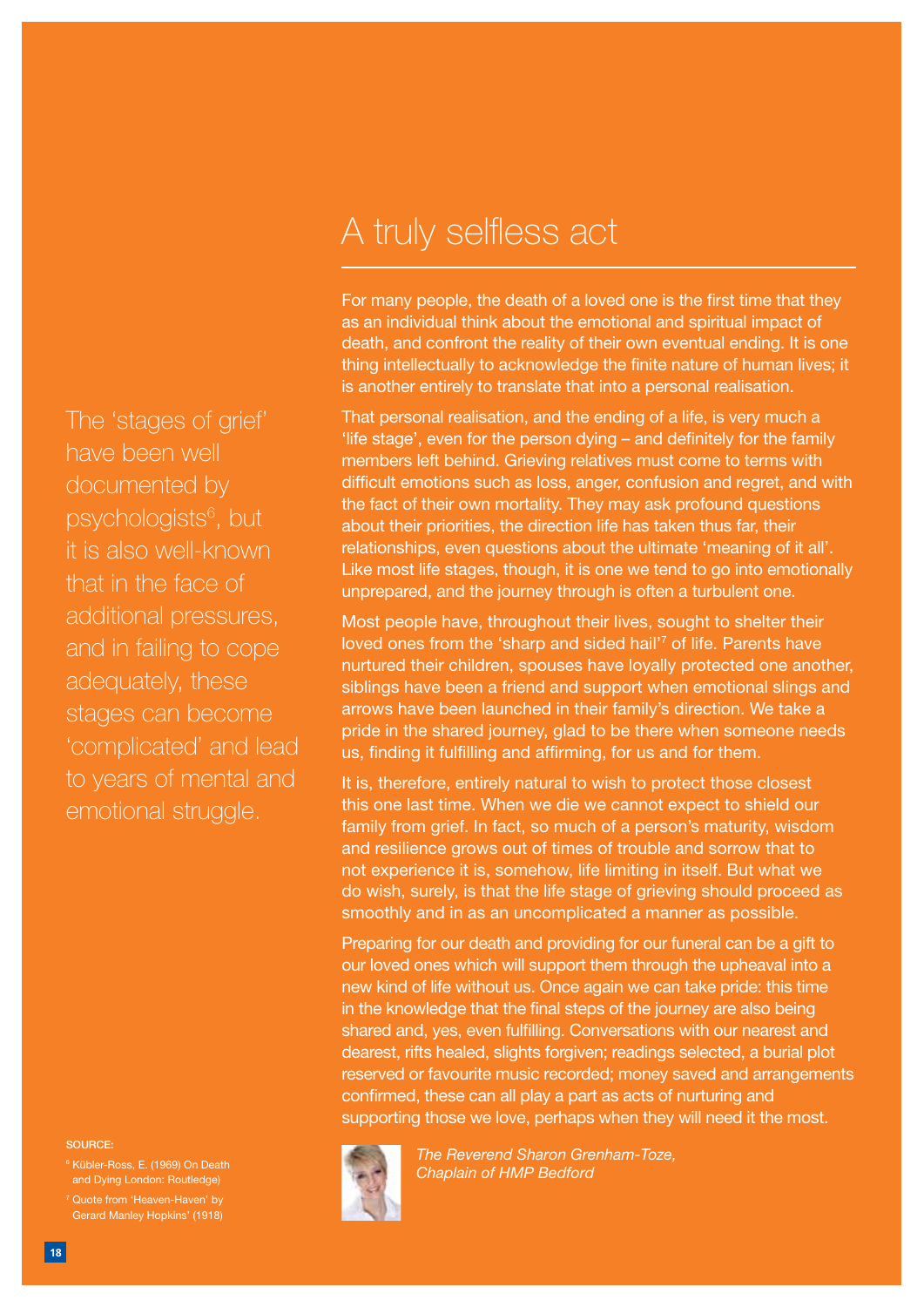## 51% of respondents said they only ever buy simple and easy to understand products.

# What do people want from these plans?

In terms of making plans to cover funeral costs, one of the clear messages to emerge from the research is a preference for simplicity and security. This desire for simplicity and security can be seen in the 51% of respondents who said they only ever buy simple and easy to understand products.





40% of respondents neither agree or disagree

One of the key motivating factors for making plans for funeral costs is establishing certainty.

#### **Simplicity**

The preference for uncomplicated services and products is to be expected when considering the complexity of many peoples' financial arrangements. Issues regarding home ownership, tax, and pensions can be confusing, difficult to understand and can require the services of a trained professional to be managed efficiently.

In our survey this year, a wish for simplicity was matched by a general suspicion of financial service providers. Echoing findings from last year, 44% of respondents said they did not trust financial service providers to treat customers fairly. In view of recent highly public criticisms of certain sectors of the financial services industry this is unsurprising.

## **Security**

As already noted one of the key motivating factors for making plans for funeral costs is establishing certainty. In light of soaring funeral costs obtaining some peace of mind in knowing that at least part of the cost is covered is to be expected. In an uncertain economic climate the need for some security at the end of life can provide reassurance.

For those that make some form of financial plan for their funeral costs what differs between individuals is the method they use to achieve some security, be it through savings, taking out a pre-paid funeral plan, or purchasing insurance.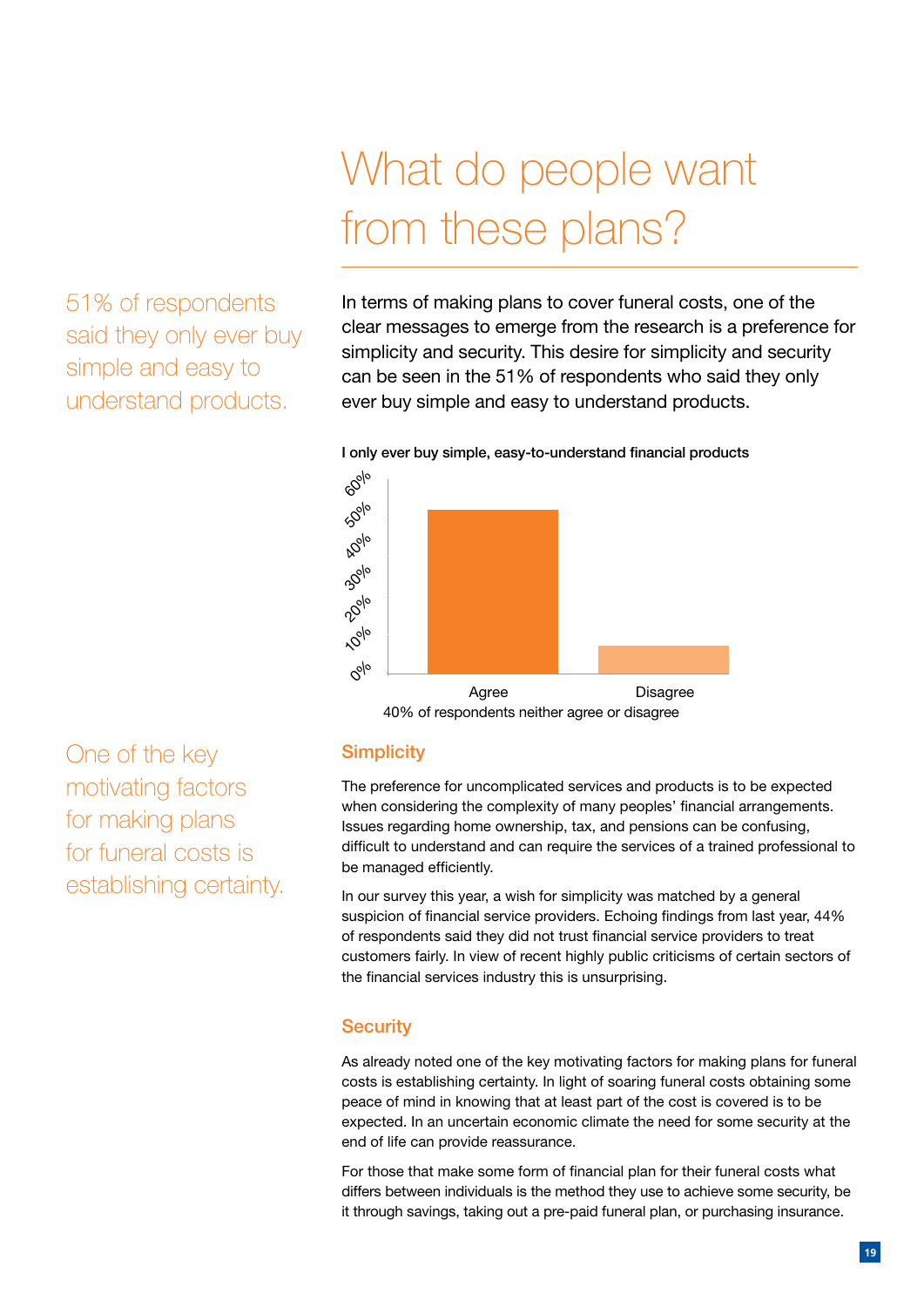## What do people do?

When it comes to meeting the cost of their own funeral, 29% of those respondents who had thought about it told us they would rely on their estate. A larger number of individuals (50%) had made plans to cover their funeral costs. What we wanted to find out was why they had made a plan, and the differences between the groups of people who are actively putting plans into place.

There are a number of options open to individuals when it comes to making plans to cover the cost of a funeral.

| <b>Savings</b>                | Consists of building up or relying on<br>having sufficient saved funds and<br>investments.                                                                                                                                                                                                        |
|-------------------------------|---------------------------------------------------------------------------------------------------------------------------------------------------------------------------------------------------------------------------------------------------------------------------------------------------|
| Over 50s plan/other insurance | If life assurance is used if will<br>typically be a whole of life plan.<br>Guaranteed acceptance products,<br>often referred to as 'over 50 plans',<br>account for 96% <sup>8</sup> of the market.<br>These predominantly provide a<br>fixed payment with no medical<br>questions on application. |
| Pre-paid funeral plan         | A plan is typically a one-off<br>purchase paid directly to a funeral<br>director, saving the family from<br>having to pay all or some of the<br>funeral costs, or having to choose a<br>funeral provider.                                                                                         |

Of those who told us they had made plans to cover the cost of their funeral, 34% of respondents had ear-marked savings for their funeral. 31% had taken out an over 50s insurance plan. A further 24% had taken out another type of insurance policy, and 16% had purchased a pre-paid funeral plan from a funeral provider.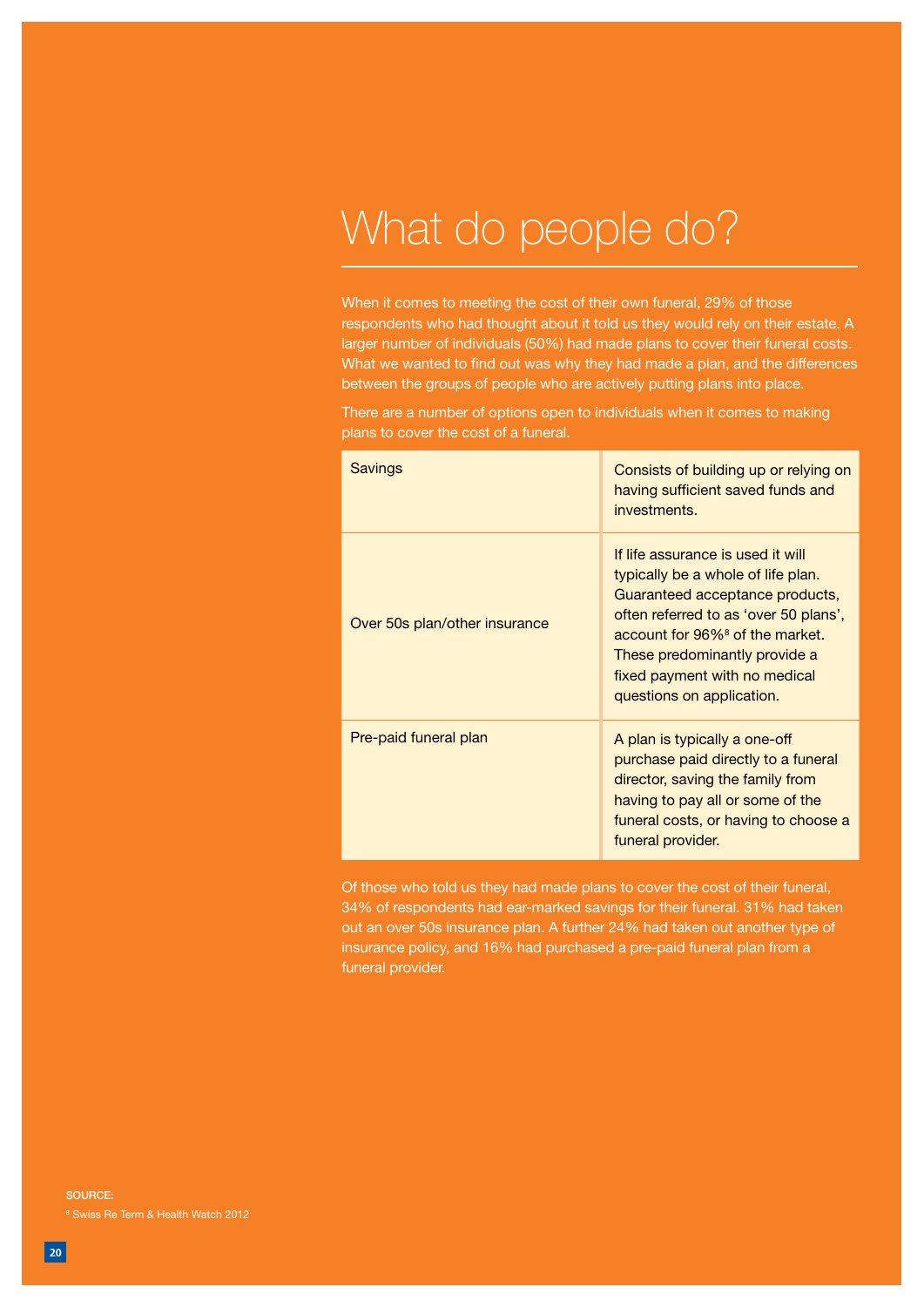People make a conscious decision when it comes to deciding which option for meeting their funeral costs best suits their needs.



#### Steps taken to help meet funeral costs

Our data suggests that people make a conscious decision when it comes to deciding which option for meeting their funeral costs best suits their needs.

Key to this decision is the individual's preference for simplicity, certainty and affordability.

Among all those who had taken some action with regards to financing their own funeral, a very small number of individuals indicated that they had made their choice because they were unaware of any other alternatives.

Far from being **Savings** unacquainted with the options available for planning for a funeral, the overwhelming majority of respondents are informed and aware of the range of options and products available.



These figures suggest that far from being unacquainted with the options available for planning for a funeral, the overwhelming majority of respondents are informed and aware of the range of options and products available. Deciding on which to take depends on a range of factors linked to an individual's preference for flexibility or discipline, the straightforwardness of the option or product, and affordability.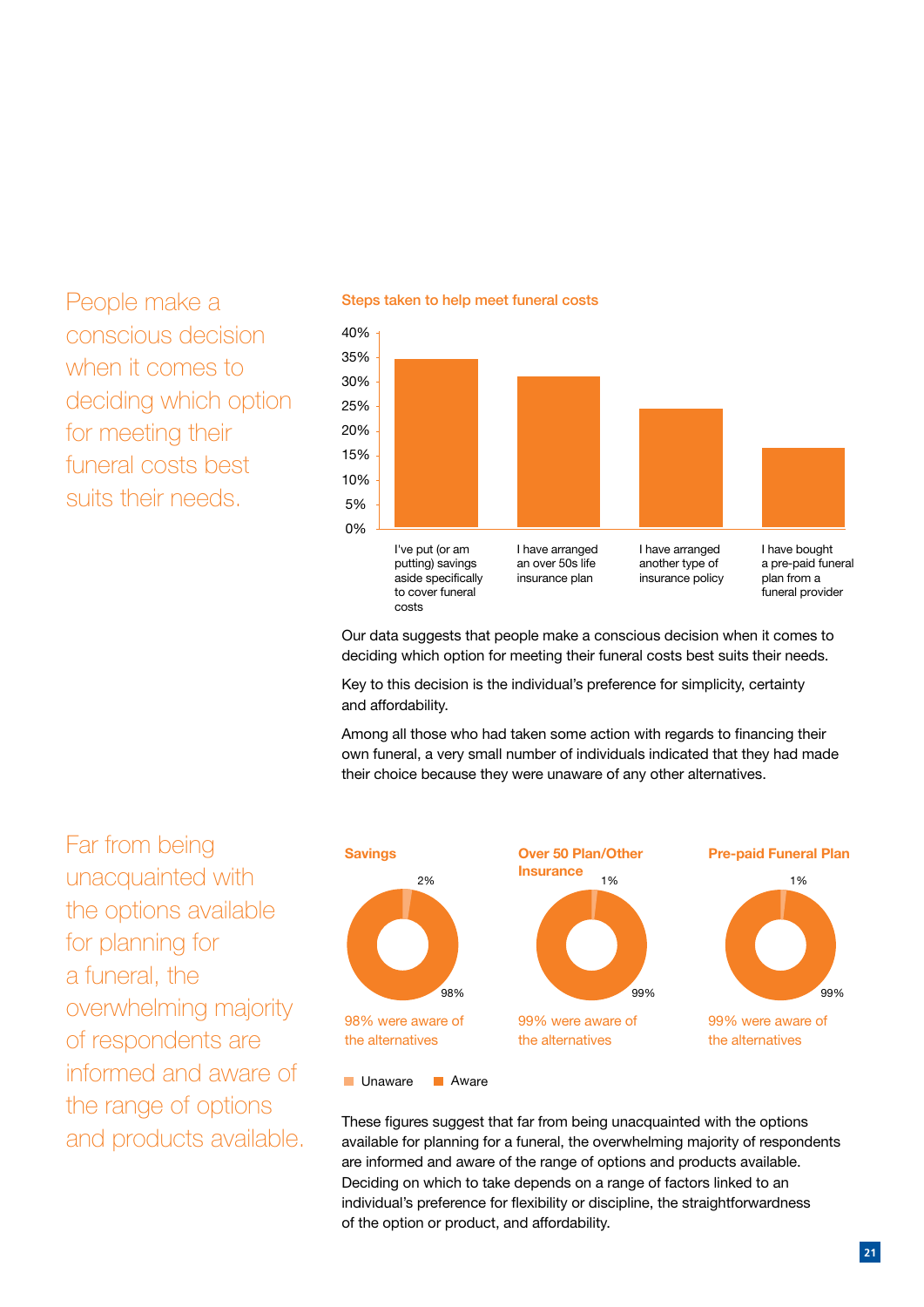#### **Savings**

Out of the choices available putting money aside is the simplest option. The key reason respondents identified for relying on savings to meet funeral costs was that it was the easiest approach. 65% of respondents who stated that saving was their method of paying for their own funeral agreed with the statement, 'I prefer to keep things as simple as possible'.

Beyond the wish for simplicity the flexibility of savings was a factor for 28% of our respondents who indicated that the appeal of saving was that after the deduction of funeral costs the remainder could be used as a legacy, and 27% agreeing with the statement 'It means I can dip into savings in an emergency'.



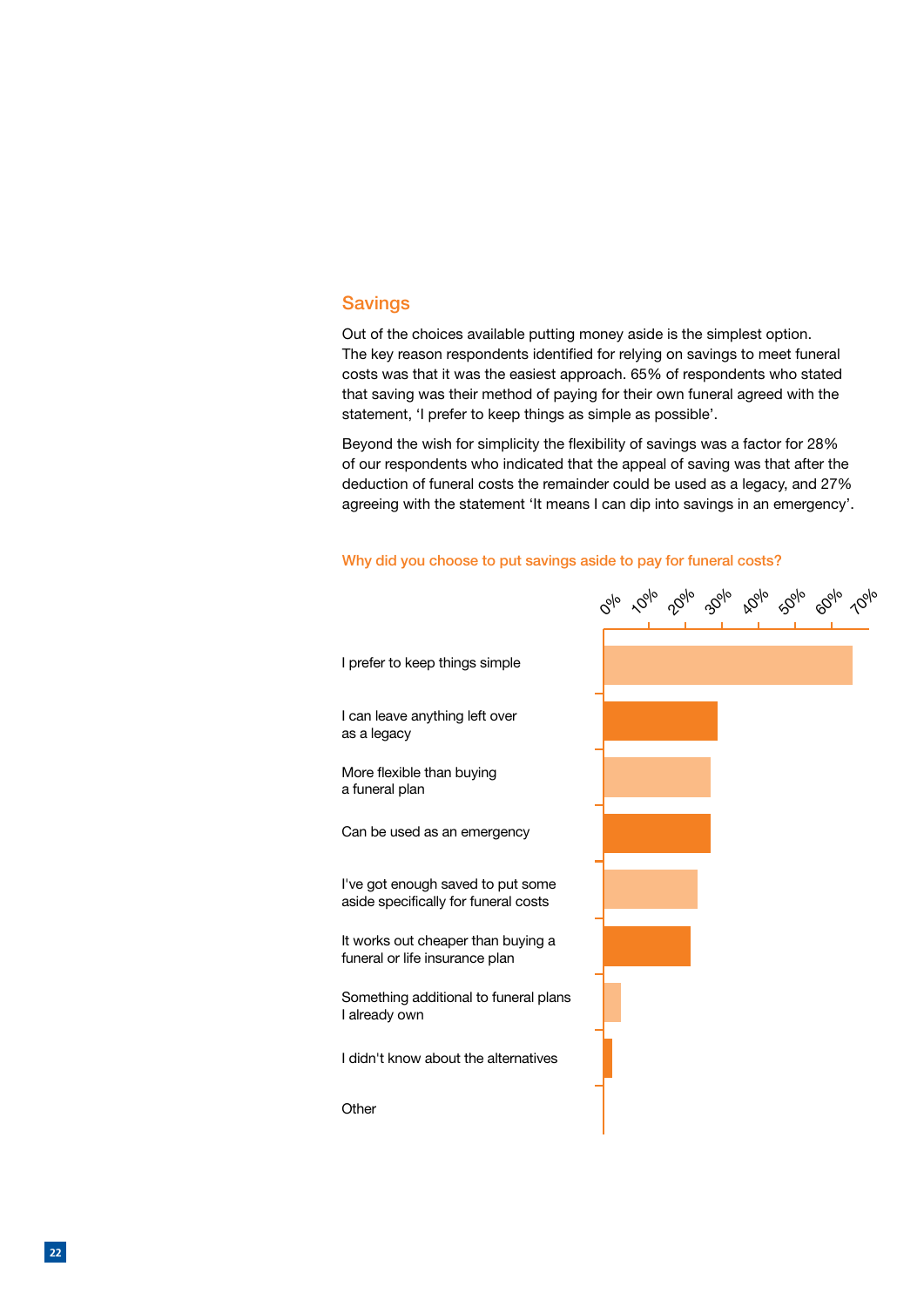## The flexibility of saving can be a paradox.

There is no doubt that simply withdrawing money from a savings account is a straightforward option for those people that prefer simplicity. The flexibility of saving can be a paradox however; on the one hand, putting money aside for funeral costs means that it could be used as an emergency fund for other services should the need arise, on the other hand this ability to 'dip into' savings means it lacks protection.

However, increasing longevity means that savings built up during working lives must be stretched over longer periods and it may be harder to protect monies initially ear-marked to pay for funerals. For both older people and people who die earlier in life, the period leading up to death may be a time of ill-health or disability, with economic consequences that affect the amount of money that is left in private savings.

Findings from a recent study of the financial implications of a partner's death (Corden, Hirst and Nice 2008)<sup>9</sup> show how, during the years preceding the death, there were often financial difficulties associated with the partner's illness and gradual deterioration. That study showed how among younger groups, increasing frailty led to withdrawal from paid employment followed, for some, by their partner taking time away from the labour market to provide care at home. The drops in earnings could put an end to saving and, indeed, mean drawing on savings to meet living costs.

For people of all ages, there are often additional expenses at the end of life. Many examples were described by the surviving partners interviewed in the research by Corden et al (2008). Paying contributions to charges for social care or nursing at home, or day care provision, had made big inroads into some couple's savings. Bathroom adaptations, stair lifts, adapted cars and motorised scooters were sometimes needed for long periods, and most people had to make some contribution to costs, or meet all the expense privately. Costs of travelling, such as going to hospital to attend regular clinics, could be high. At home, additional expenses included new beds and mattresses, extra bedding and incontinence supplies. Some people bought equipment such as air purifiers, humidifiers, fans and food liquidisers. Household utility bills often rose, with need for extra heating, greater use of telephone, and increased electricity consumption to power washing machines and medical equipment. Food and drink supplements were often needed towards the end of life, and there was greater use of convenience foods by partners providing care or visiting hospital, leading to higher spending on food.

#### Source:

<sup>9</sup> Corden, Hirst and Nice (2008) The Financial Implications of the Death of a Partner (York: Social Policy Unit, University of York)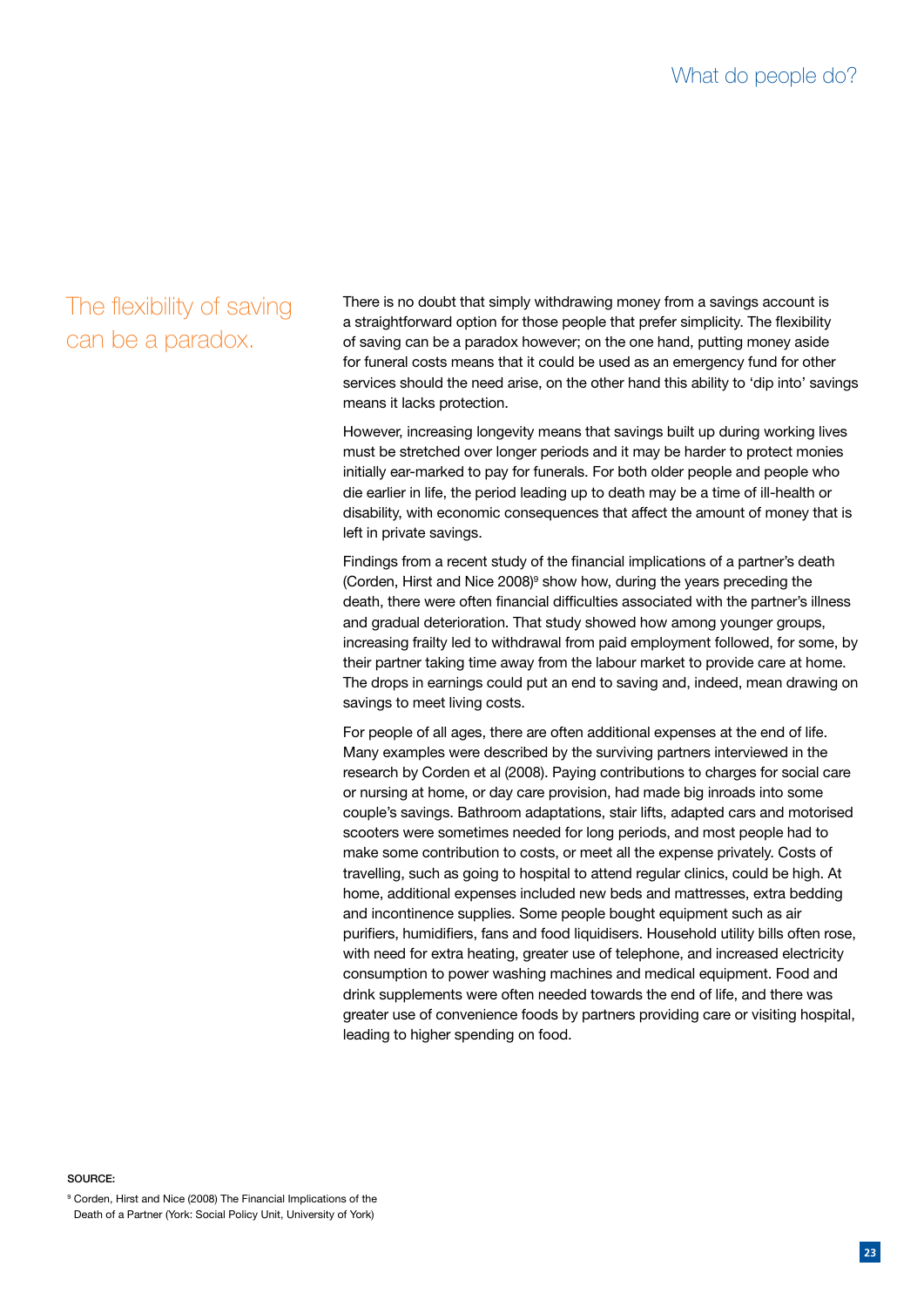In addition, we know from the ongoing national debate on end-of-life care that those with sufficient assets to pay for residential or nursing home fees will only sell their homes as a last resort, using all other resources available beforehand, including their savings.

 *Nationwide customers save for many different reasons. Having savings in the background provides them with a safety blanket for life's emergencies. Savings accounts are a simple solution, so it's not a surprise to see a large number of people within this survey choosing to save towards funeral expenses.* 

*Savings also provide flexibility; people can stop putting money aside when times are hard and dip into them if needed. We know that for some customers creating and maintaining a rainy day fund is hard to manage, and they may reach a point when they want a more disciplined approach to achieve their financial goals. We believe it's important to have multiple solutions to meet the needs of customers whatever their circumstances.*

Guy Simmonds, Head of Product, Protection & Investments, Nationwide Building Society

Of all individuals that have purchased a plan to cover their funeral costs, 32% chose a product because the money could not be accessed.

Certainly, relying on savings to cover unexpected events can be desirable, whether it be to pay for a medical bill, repair a boiler or cover the costs of a funeral. However, where 36% of consumers aged over 50 and C2DE demographic have less than £500 saved<sup>10</sup> it may start to explain why some individuals look for different options when it comes to putting money aside.

Indeed, the appeal of the ability to dip into savings contradicted respondents who have taken out other products, where the ability to ring-fence funds and not be able or tempted to use the money for other things was a key motivator. Of all individuals that have purchased a plan to cover their funeral costs, 32% chose a product because the money could not be accessed. Individuals clearly need to realise that with a pure insurance product they will reap any benefits only as long as the policy premiums are paid, but the small numbers who have made a product choice without considering the alternatives (as we illustrated earlier on page 22, 2% or less of our respondents said they chose an option because they were unaware of alternatives) suggests that individuals are aware that product features, benefits and conditions vary.

What is more, when the results of the survey are analysed we find that people who have considered the alternatives display different characteristics. Appealing factors include the desire for certainty, protection prior to death, and discipline in either committing to monthly payments or paying a one-off lump sum.

Sources: <sup>10</sup> Mintel Consumers, Saving and Investing - UK - January 2012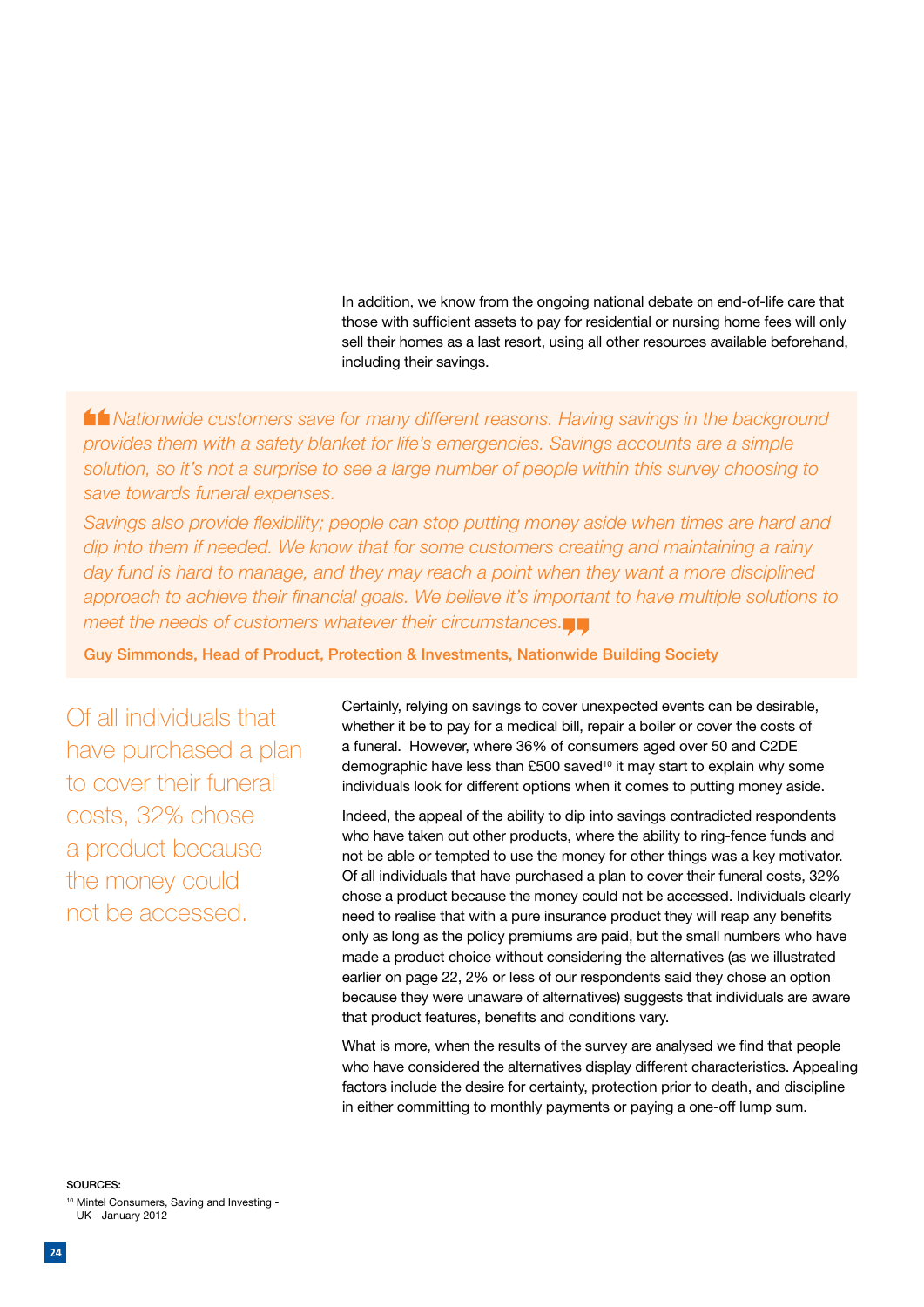The affordability of the product is important for those people who take out insurance.

### Over 50s plans/other insurance

One of the alternative products to saving is over 50 plans and other types of insurance. Some parts of the media disapprove of these products, despite the fact they fulfil a genuine need for many people. Our survey found that some respondents also echoed this sentiment:

*f* Over 50s plans are not too bad for the purpose of, *as in this case, funeral expenses but if you think you are going to live for a long time I think they may work out quite expensive.*

Male, 69

The providers of these products disagree. The nature of insurance such as over 50 plans is the pooling of risk, with some people paying in more as they live longer, who then subsidise those who die in the earlier years of their plan. As with all insurance products, key to the product is that it provides peace of mind.

And there are number of clear reasons why some individuals opt for these products. For 72% of the respondents who have taken out an insurance plan, the cost of the premiums was a key reason for doing so. In other words, the affordability of the product is important for those people who take out insurance.

The reliability of payouts and not having to exercise restraint was the second highest reason for taking out insurance, with 53% of respondents agreeing with the statement 'It only pays out when I die, so I can't be tempted to use the money for other things'. The certainty of a payout and the simplicity of the product are motives for taking out an insurance policy.

 *Our research shows that consumers find many financial services products complicated and the language used confusing. They rarely seek out products unless there is a "trigger". Even then, complexity can put them off.* 

*Over 50s plans overcome many of these barriers. There is the powerful emotional pull of easing the financial burden on loved ones. No one is immortal so providing for the cost of our own demise is a powerful message of love and kindness to others.* 

*Paying out only on death, over 50s plans are simple to apply for and easy to understand. They are not savings plans and should not be considered as such. In this regard, they go back to the very fundamentals of what the insurance industry is all about.*

Ron Wheatcroft, Technical Manager, Swiss RE

The certainty of a payout and the simplicity of the product are motives for taking out an insurance policy.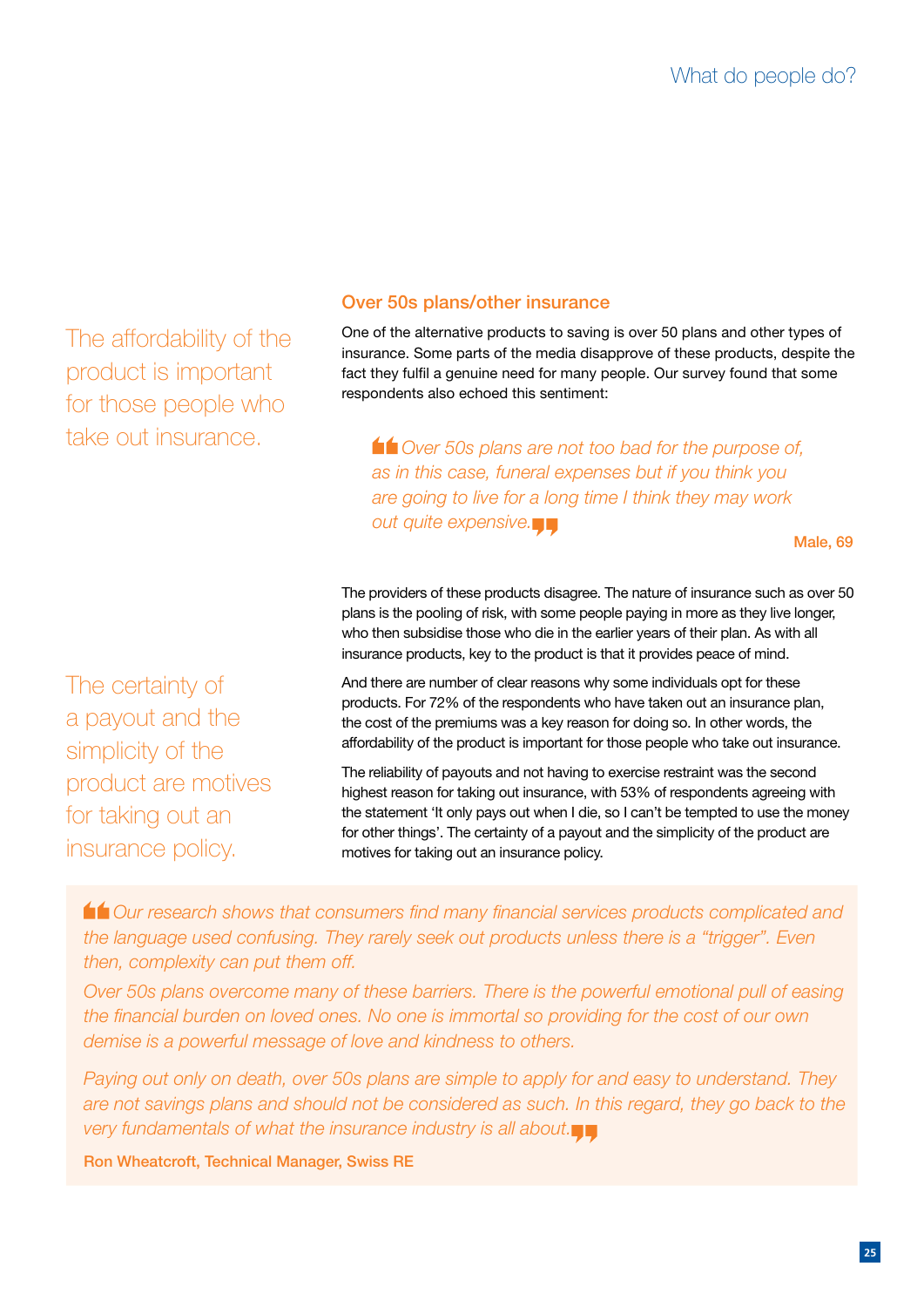What was it about the Over 50s Plan / other insurance policy you bought that made you think is was a good way of funding funeral costs?

I can't be tempted to use the money for other things

Certainty that it pays out a

I can't afford to save up to pay for my funeral

to save each month

**Other** 

I wouldn't have had the discipline

I didn't know about the alternatives

certain amount

No medical check-up was required

Affordable premiums



Creating some security through a straightforward product may address any worries the individual has about not having enough money to cover their funeral.

While continuing to pay premiums, the appeal of the certainty of a payout that cannot be accessed prior to death is perhaps unsurprising in light of the current uncertain economic climate. At a time when unanticipated changes in life circumstances may place additional and unexpected pressure on savings, creating some security through a straightforward product may address any worries the individual has about not having enough money to cover their funeral. It may also help foster a sense of satisfaction in knowing that family and friends will not be obliged to meet the cost of the funeral in its entirety.

Importantly, one in ten of those individuals who had taken out an insurance policy said they would not have the discipline to save every month. Committing to monthly premiums may therefore make life easier in terms of having one less thing to think about.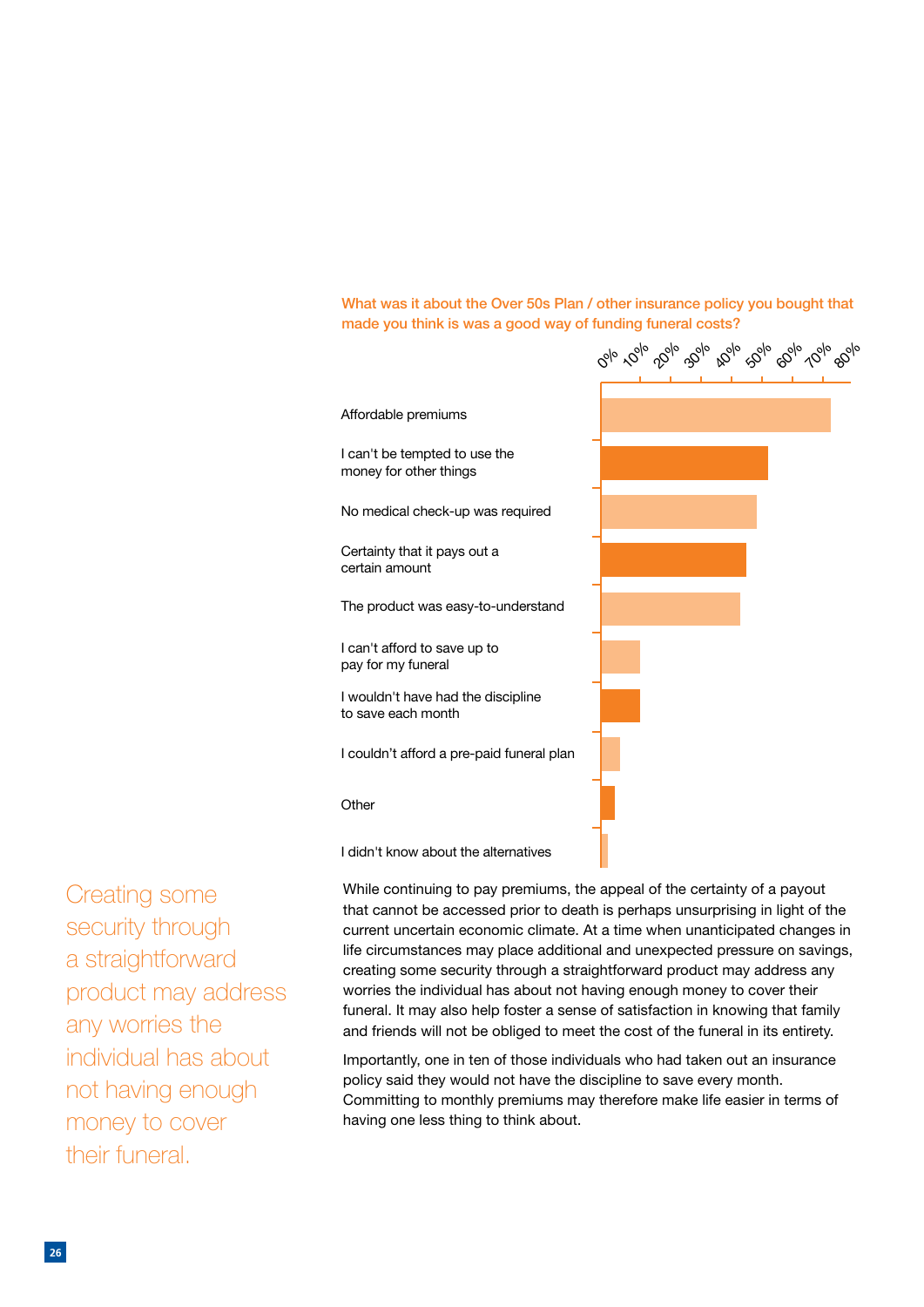## Pre-paid funeral plans

For those respondents who told us they had taken out a pre-paid funeral plan, an important factor for doing so was the certainty that it would cover the cost of the funeral (79%). Similar to the individuals who had purchased an insurance policy, the simplicity and ease of understanding a pre-paid plan was also important, as was the inability to be tempted to use the money for other things.

#### What was it about the Pre-paid Funeral Plan you bought that made you think it was a good way of funding funeral costs?

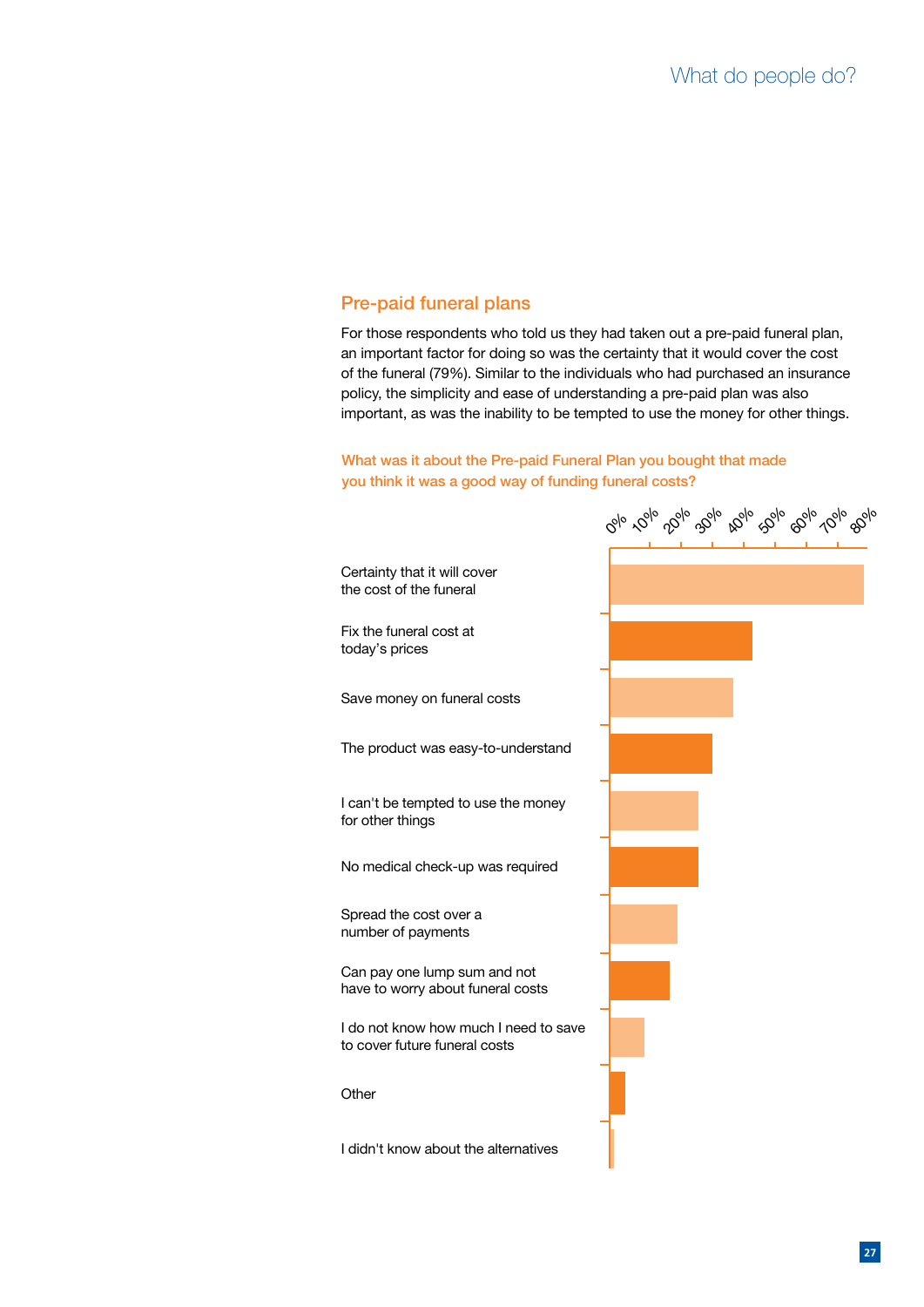The main drawback with these plans is the ability to afford up-front costs whether paid with a one-off lump sum or with monthly instalments. Where affordability is not an issue, fixing funeral costs at today's prices was a factor when deciding to purchase a plan for 42% of respondents.

Pre-paid funeral plans can appeal to those people that take comfort from knowing that the costs are covered and, if desired, their specific funeral wishes are documented. In other words, the burden of costs and arrangements for the event itself can be lifted from family and friends, as long as the individual has the funds to pay for the plan as either a one-off payment or through instalments.

 *For those who can afford them, funeral plans are a great idea. It means that once you're gone, your family don't have to do a thing except turn up for your funeral.*

#### Female, 52

Pre-paid funeral plans may therefore be attractive to those people who pride themselves in being in control of their finances. Through specifying and paying for a specific plan, individuals have a peace of mind knowing that they will get the type of funeral they want.

 *It is important that people understand what they are buying with their pre-paid funeral plan and that it is what they want. A plan is a pre-payment for a service to be undertaken in the future. It is imperative that anyone contemplating a plan should be sure they can afford it and avoids any cancellation provisions. In that regard, it is very important to read the Terms & Conditions.* 

*Be aware, a funeral plan is probably one of the few service contracts someone will enter into without expecting to be there when it is implemented, so individuals who take one out need to make sure they do not leave family and friends with an unrealistic expectation. Consumers should also check that the plan provider is registered with the Funeral Planning Authority.*

Stuart Harland, CEO, Funeral Planning Authority.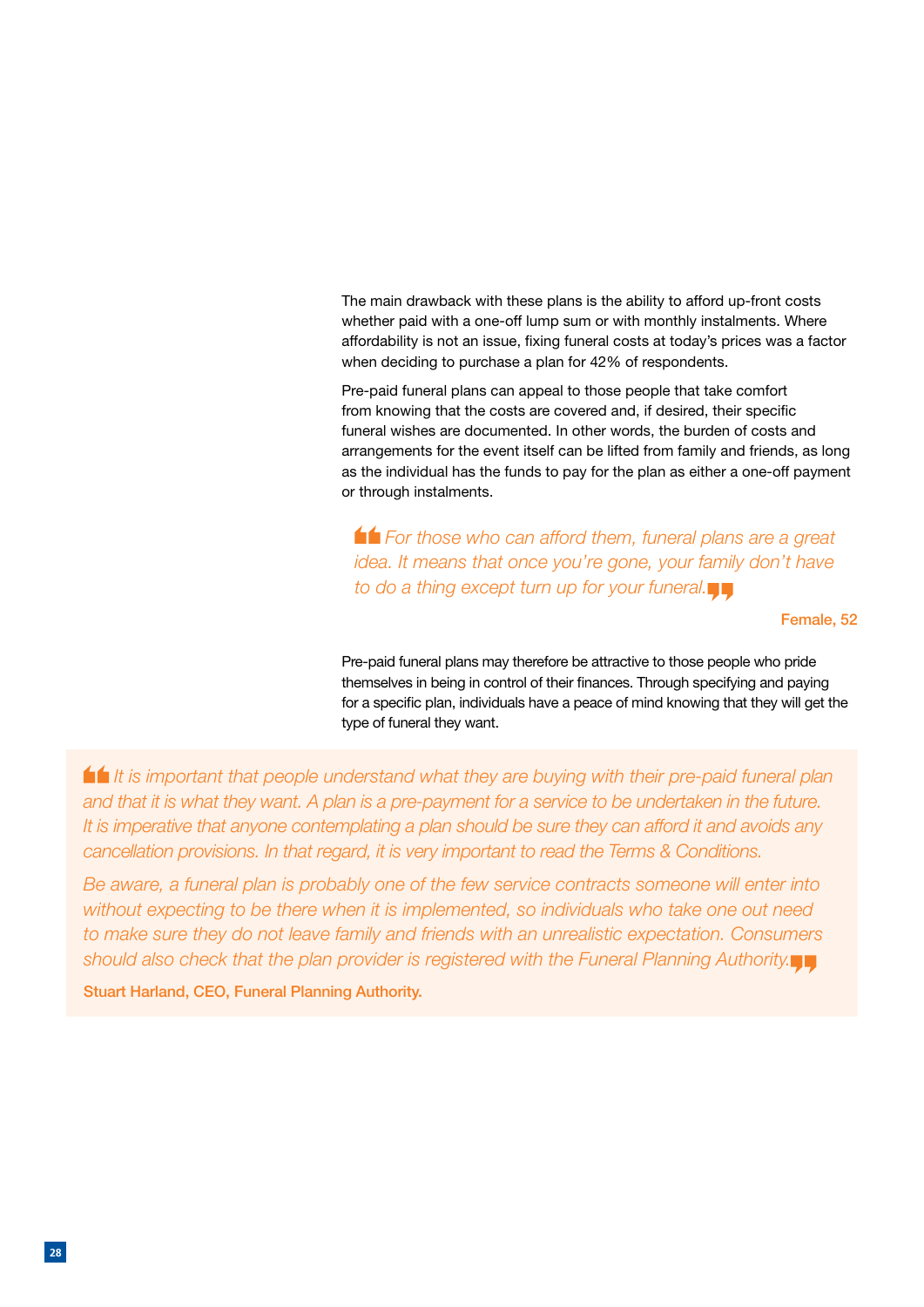## Other funeral preparations

Beyond the funeral costs, the research suggested that there are two other main actions that individuals undertake: writing a will (62%) and telling family or friends their preference for burial and cremation (55%).

With escalating funeral costs, and particularly burial costs, talking about preferences is not enough however. Individuals need to ensure there are sufficient funds to cover their funeral if they have particular requests, and to make sure their preference for burial or cremation can be afforded. This is especially important if they have a strong preference either way.

The older people get the more they take pride in keeping on top of their finances, as too the wish to not be a burden on family and friends.

## What can we learn about the people who plan?

When making decisions about how to cover funeral costs, overall individuals are informed and aware of the options available to them. There are general character differences when it comes to deciding which option to choose, with much depending on whether the individual prefers flexibility to discipline and certainty. In all options the desire for simplicity is a major feature.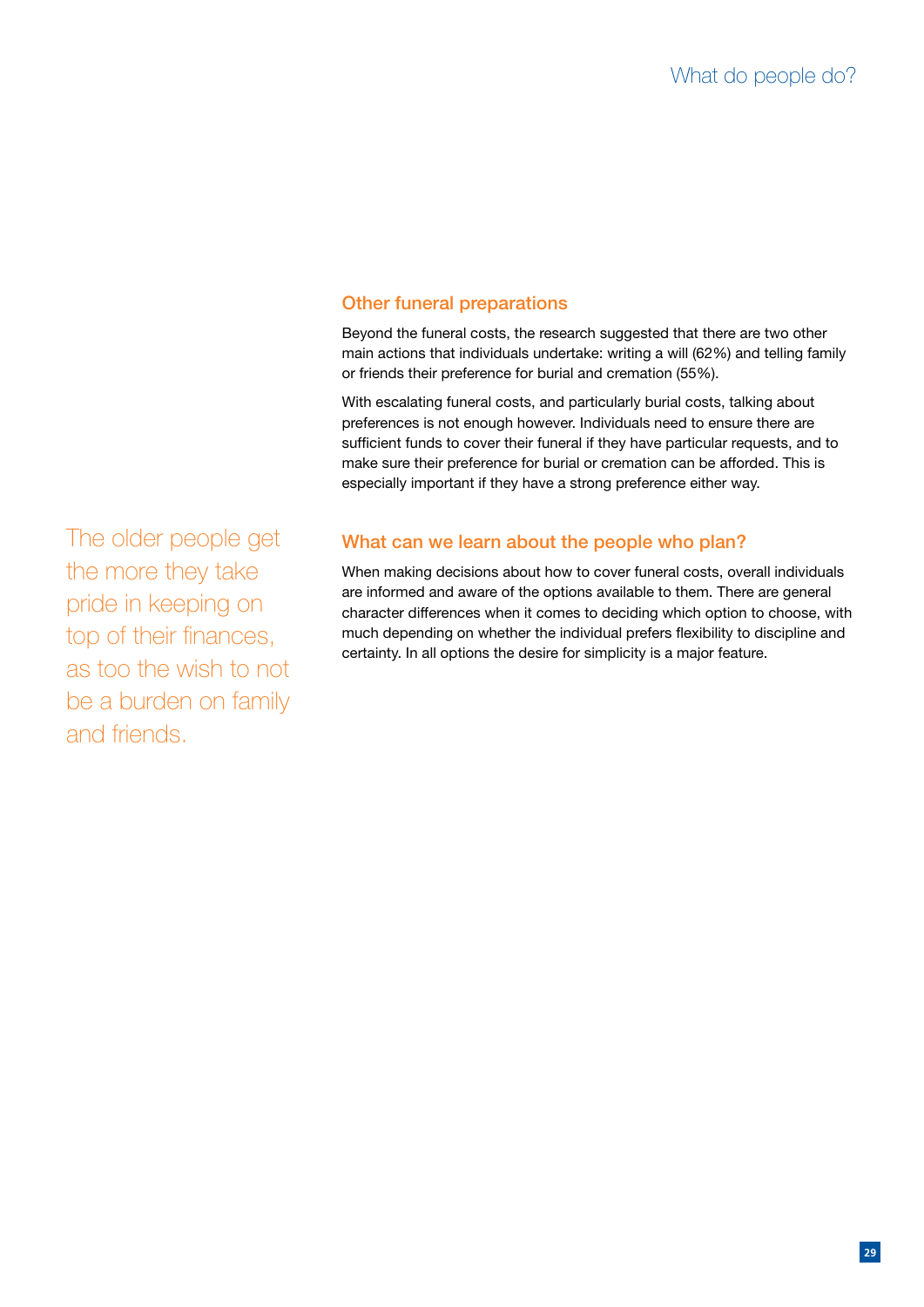10% said that they had not made any plans for funeral costs because they could not afford to.

# What happens to those people that don't plan?

In this year's survey there were a considerable number of people who had not put any plan in place for meeting their own funeral costs. In reasons for this, 29% felt that the costs would be met through their estate. A further 8% felt their spouse or family would cover the costs. 10% said that they had not made any plans for funeral costs because they could not afford to.

 *I have made no plans to meet the cost of my funeral. I am unable to save at the moment, the way the world is.*

Female, 54

#### Who struggles?

In the survey of people who had organised a funeral, a significant proportion of respondents had struggled with the cost of the funeral.

Number of people where the costs of funerals caused notable problems or concerns



This year 17% of respondents struggled to meet funeral costs. If this figure is representative of the approximate  $552,000$  deaths in the UK every year<sup>11</sup>, this would suggest over 90,000 people experience difficulties with funeral costs every year.

In terms of how much people struggle, the average funding shortfall amongst our respondents was £1,246. Using this figure we estimate funeral poverty within the UK at £117m. In 2010 we calculated this to be £85m. In other words, funeral poverty has increased 38% over the last 2 years.

Funeral poverty has increased 38% over the last 2 years.

Source: <sup>11</sup> ONS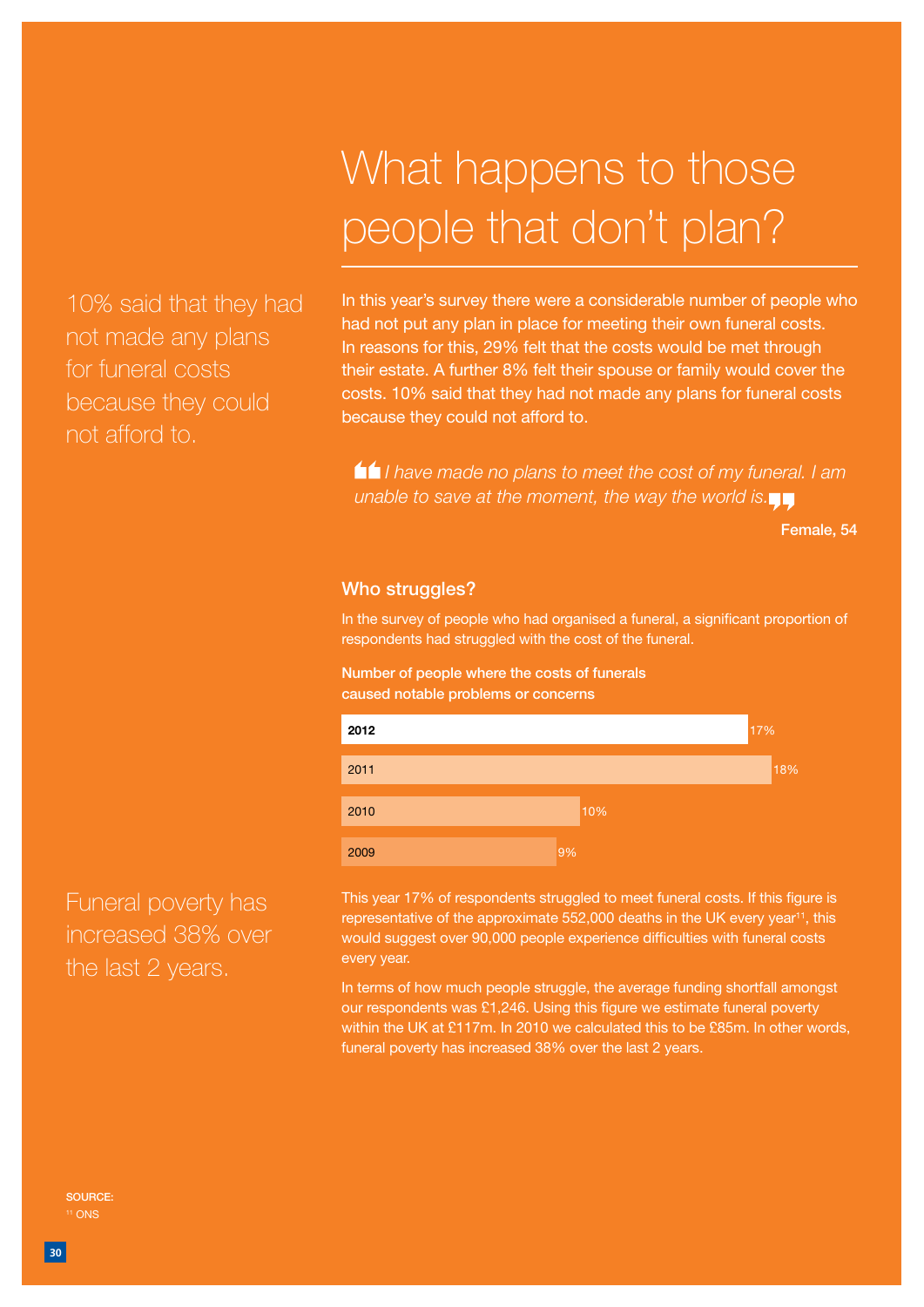## What do people do when they cannot afford a funeral?

Not being able to afford a funeral is an issue that rarely gets discussed in the public domain. Yet our estimates suggest that a great number of people struggle with funeral costs every year. With a projected rising death rate owing to the ageing of the UK population, we can only anticipate this situation to worsen.

We asked those people who had organised a funeral and struggled to cover the cost of the funeral what they did.



#### Actions taken by those with a shortfall in funding a funeral

The majority of people who struggle to pay for a funeral take on debt to cover the cost.

The majority of people (37%) covered the shortfall through taking money from savings and investments. A further 31% borrowed money from a friend or relative, and 20% put the outstanding balance on their credit card, thereby taking on debt to pay for the funeral. 8% paid the funeral director in instalments and 10% borrowed money from a loan provider such as a bank.

*I pay things off at £1 per week (to the funeral director).*

#### Female, 45-54

Evidently there are a range of options open to people who struggle to pay for someone else's funeral. Our findings suggest that the majority of people who struggle to pay for a funeral are burdened with debt to cover the cost.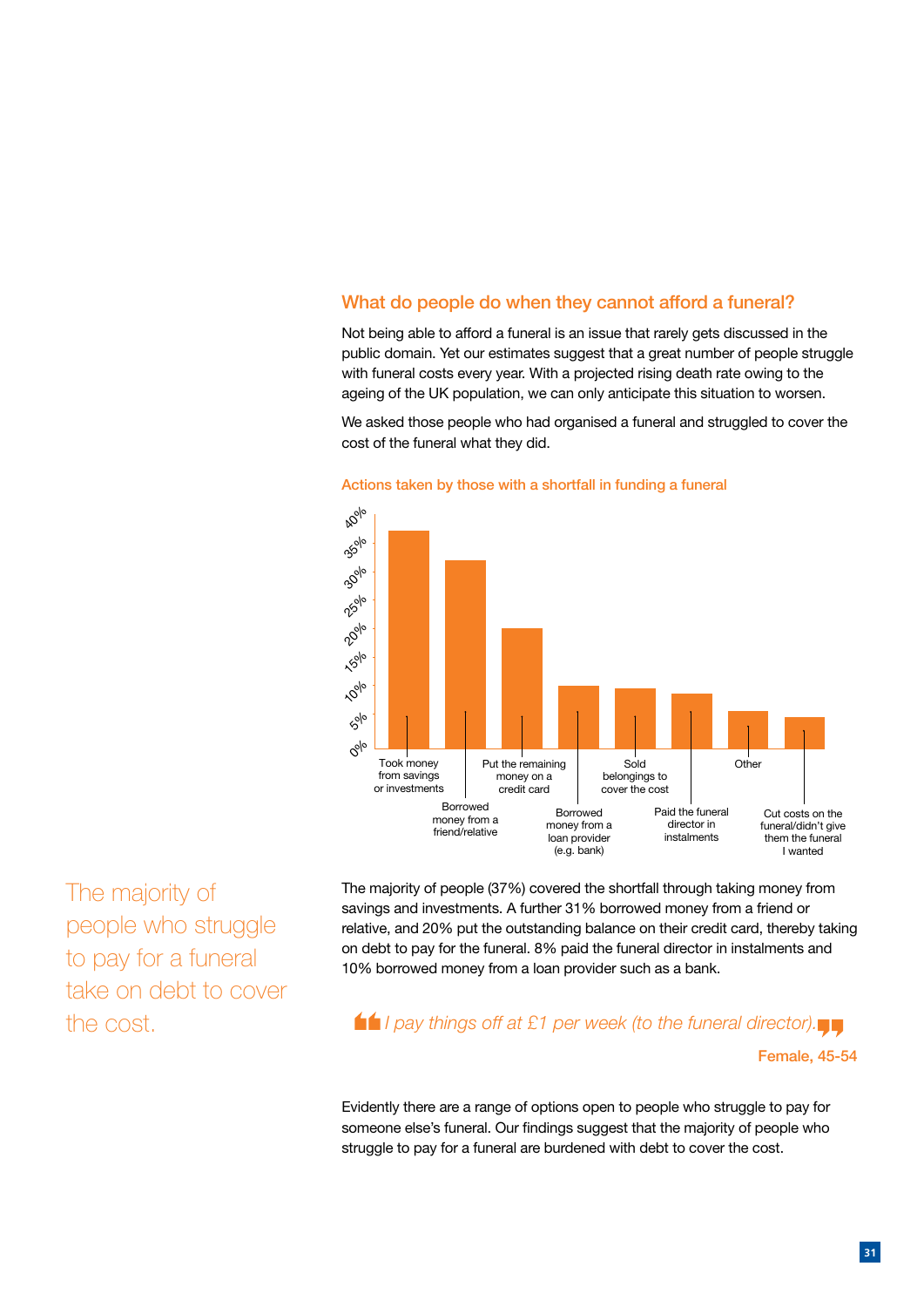Interestingly, within this survey there was limited awareness of financial support for funerals available through the state. The majority of those who struggled with funeral costs were not aware of the Social Fund Funeral Payment, administered by the Department for Work and Pensions. This is an award that individuals in receipt of particular benefits are eligible to claim, and covers the non-discretionary funeral costs plus up to a maximum contribution of £700 towards the funeral. The average award in 2011/2012 was £1,241 $^{\text{12}}$ , covering just under 40% of the average cost of a funeral (£3,284).

In 2011 we commissioned the Centre for Death and Society at the University of Bath to conduct independent academic qualitative research into the experience of claiming a Funeral Payment. The findings from the study revealed claimants frustrations encountering a system fraught with complexities.13 Much of the difficulty claimants faced owed to their eligibility and a shortfall, meaning that even if successful in their claim they would still owe money to the funeral director.

#### Finding enough money

One of the more upsetting aspects of not being able to afford a funeral for respondents in the Funeral Payment study was the compromises that needed to be made on the funeral arrangements themselves. Often, respondents would talk about how they had to organise the 'cheapest' funeral they could and how much this distressed them.

 *The funeral is very expensive and it's heart-rending because you've got to go with the cheapest that you can get because there is no other way of paying for it.*

In reflecting on the funeral he had just organised for a family member, one respondent went so far as to say he considered it a 'pauper funeral'.

 *We weren't far short of the pauper funeral. Well I still think to my mind it was a pauper's funeral, because it was negative compared to most funerals that go past you.*

Sources:

- <sup>12</sup> Annual Report by the Secretary of State for Work and Pensions on the Social Fund 2011/2012.
- <sup>13</sup> Cost of Dying Special Report: "Affording a funeral" Social Fund Funeral Payments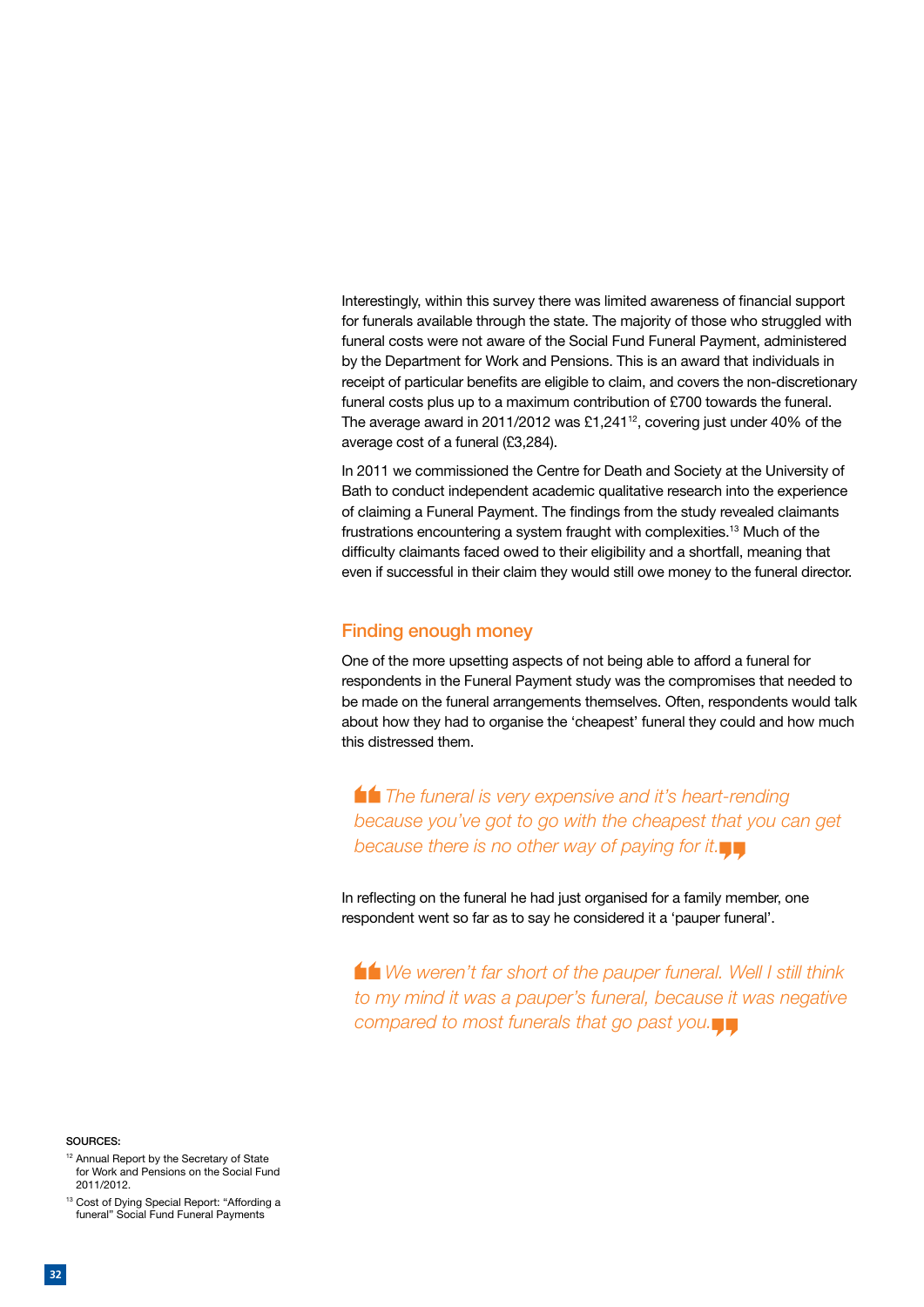Even though respondents were organising relatively frugal funerals, they would still have an outstanding debt to pay. In terms of finding the money to pay for the funeral costs, and in common with the funeral organiser survey, many respondents who had claimed for a Funeral Payment resorted to borrowing and credit cards, with others selling possessions. Cheeringly, some were able to raise money through fundraising, indicating that within their family and friendship network, and their local community, there was a spirit of solidarity and support at a time of need.

Unfortunately, while there were stories of communities stepping in to help an individual out with funeral costs others were not so lucky, and some had resorted to borrowing money from loan sharks, which added to their stress.

 *The findings of this report echo what we hear every day from vulnerable people struggling to afford to organise the funerals of loved ones. At this time of distress they find that the Social Fund Funeral Payment is too often just not meeting the needs of its applicants resulting in immense worry and anxiety, debt and poverty. We really welcome this report by Sun Life Direct. It highlights an extremely important issue. We call on policymakers to act quickly to remedy what seems to be a worsening situation in the current difficult economic context, and with significant reforms to our system of welfare under way. We urge anyone who needs assistance to find help with the costs of organising a funeral to seek advice from their local Citizens Advice Bureaux or go to our website.*

Teresa Perchard, Director of Policy and Advocacy at Citizens Advice www.adviceguide.org.uk.

#### Feelings of shame

The shame associated with not being able to afford a funeral and having to ask the state to contribute left some respondents distressed and feeling shameful. Several commented on how they felt they were begging for help.

### *If* I felt like I was begging for help.

Reflecting a historical stigma associated with not being able to pay for a funeral, often attached to ideas about the 'pauper funeral', one funeral director commented how "getting into debt to pay for a funeral, there is still quite a social stigma about it. It's really sad".

## *It's like you're begging, like you're grovelling for money.*

As noted earlier in this report, circumstances towards the end of life can also impact on the availability of money to pay for a funeral. Many of the respondents in the Funeral Payment study had either experienced a change in employment and/or had given up work to care for the person whose funeral they had to fund. In these cases, savings had been drained quickly and by the time the funeral needed to be organised there was very little, if any, money left.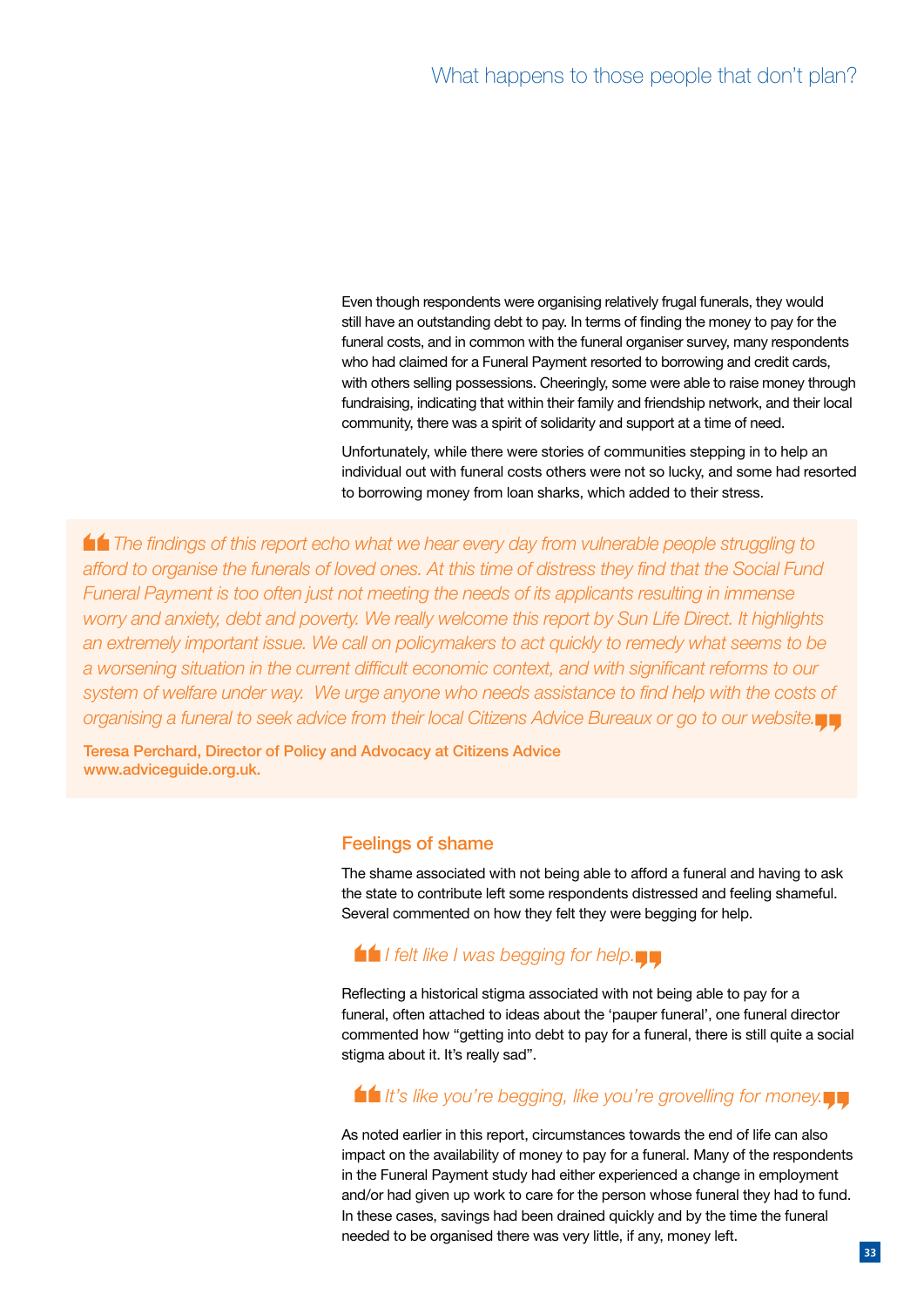70% of the funeral directors we spoke to this year felt that the Social Fund Funeral Payment is not fit for purpose.

#### Where does this leave people?

There are considerable implications for all parties concerned when it comes to not being able to afford a funeral, or being rejected for a Funeral Payment.

For the individual, they are left with a potentially significant debt to the funeral director. The funeral director then has to provide the unsecured loan while the individual pays it off. It is perhaps unsurprising therefore that 70% of the funeral directors we spoke to this year felt that the Social Fund Funeral Payment is not fit for purpose.

For the state, there are signs of a growing trend towards individuals turning to the local authority for a Public Health Funeral. These are funerals that a local authority is legally obliged to provide for those people who are unable or unwilling to pay for a funeral. In a Local Government Association survey of local authorities in 2011, 52% of respondents in the study indicated that they had "observed an increase in the number of family or friends unable to contribute to the costs of a funeral over the last three years. Further, 51% have observed an increase in family or friends unwilling to contribute to the costs of a funeral".14

Ultimately, the way the system of state support is currently organised means that nearly all the different parties and agencies involved stand to lose out.

#### Where might we be going?

As funeral costs continue to rise and incomes get squeezed, we can predict that the current struggles people can face when it comes to paying for a funeral are likely to worsen. In such uncertain times it is difficult to predict what will happen for those people in the future that either cannot afford a funeral or rely on the state for a contribution towards the costs. Although beyond the remit of the research for this year, there are a number of issues that we consider are likely to shape funeral costs and funding over the next 5 years and beyond, at a time when the death rate rises due to the ageing of the population.

Source: <sup>14</sup> See LGA (2011) Public Health Funerals, final report (London: LGA)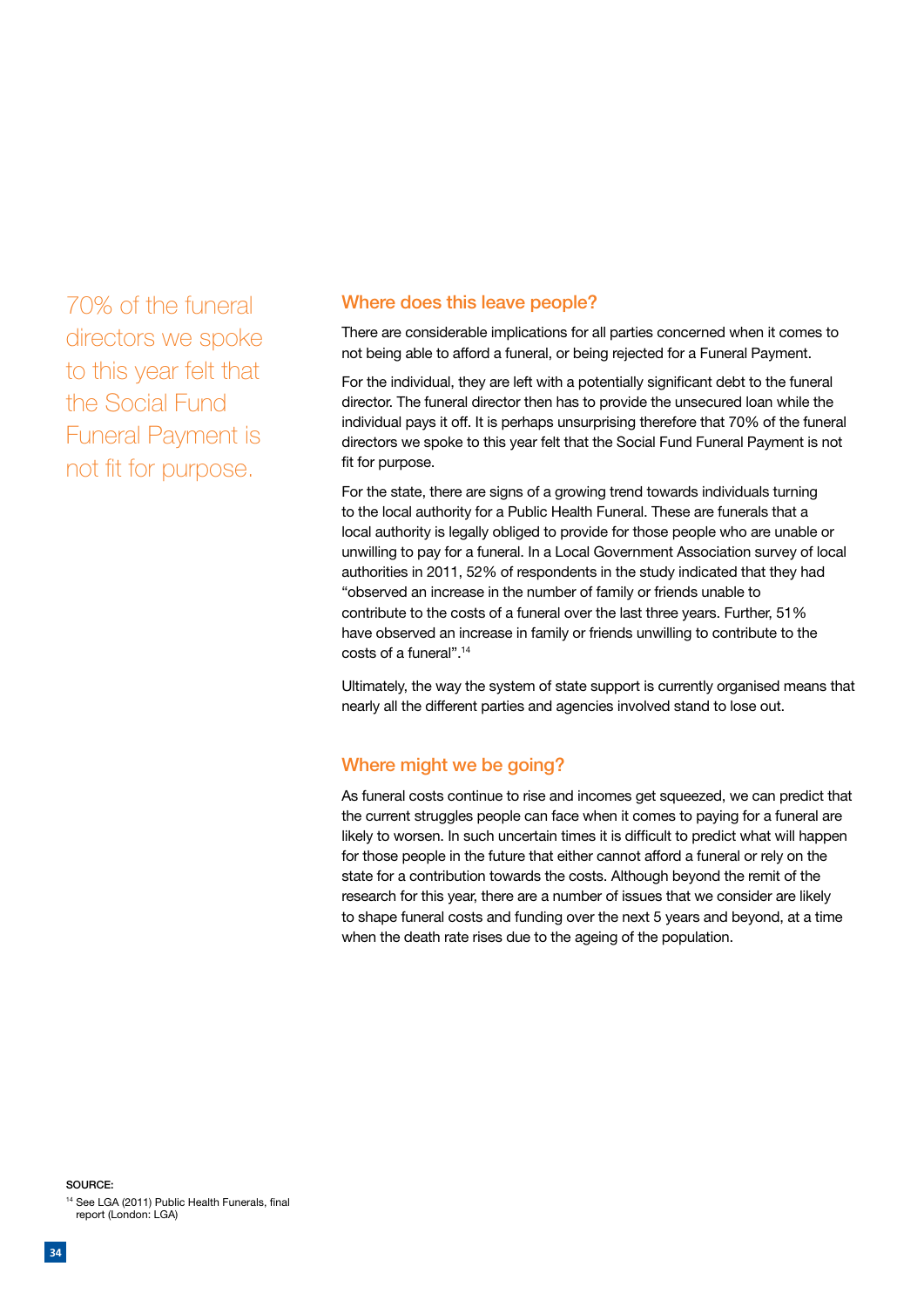#### State support

As the public spending cutbacks continue state support for funerals will also come under pressure. This could well mean more having to go into debt to pay for the funeral.

 *We work with recently bereaved, vulnerable people who are already experiencing poverty. People can really struggle to afford the funeral costs and are often unable to raise even the deposit for a cost effective funeral, let alone pay the whole bill. Workers on low incomes who are not able to access state support are particularly vulnerable. Successful Funeral Payment claimants are always left short of the full amount, and are then forced to take on debt to pay for the funeral costs. For many this is not possible due to their already fragile financial situation. Their only option then is to access a Public Health Funeral - a less than ideal but vital safety net in these circumstances.*

#### Shaun Powell, Quaker Social Action

Furthermore, there is the question of where this situation will leave Local Government and Local Health Authorities in terms of their obligation to provide a Public Health Funeral.

#### Funeral costs

As noted in this report, funeral costs continue to rise well above the rate of inflation. Findings have also suggested that many people are either unaware of or unprepared for the costs involved. The funeral directors who took part this year suggested however that there are signs on the horizon that this situation may begin to change with the use of the internet and specifically price comparison websites.

We asked the funeral directors who took part in the survey this year whether they felt technology would play a part in funeral costs over the next five years. 76% of funeral directors agreed that price comparison websites would become increasingly important.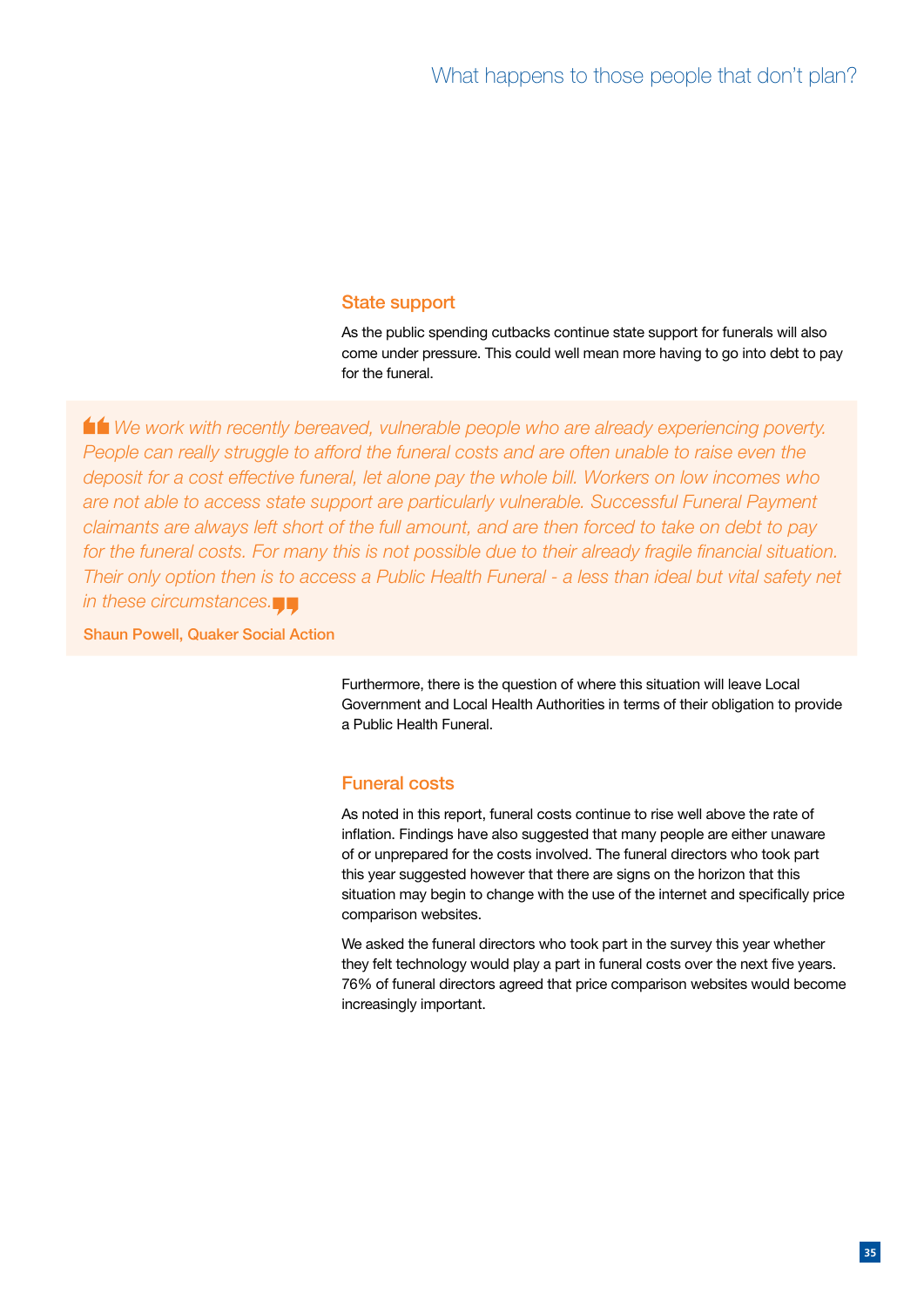*During the last 10 years, the funeral sector has witnessed considerable change, nowhere more so than in the way in which consumers decide upon their choice of funeral director and the funeral service they require. Although a previous experience or personal recommendation of a funeral firm are still the main drivers of customer choice, the internet is becoming increasingly*  influential when the bereaved have to make a decision on who to use. The public's use of the *search facility on our website has trebled in the last five years and the majority of our members have their own company sites to promote their own services.*

Alan Slater MBE, CEO, National Association of Funeral Directors.

76% of the funeral directors agreed that price comparison websites would become increasingly important. Through the ability to 'shop around' for funerals, it is likely that there will be a growing general awareness of how much components of the funeral cost. Moreover, we can anticipate that tools to compare funeral costs will promote transparency and help those who are looking to purchase a funeral, or plan in advance for funeral costs, be better informed. Enabling individuals to evaluate and contrast different funeral providers can only be of benefit to the consumer.

What remains to be seen however is how much recently bereaved consumers will 'shop around' for a funeral. As a result, tools for comparing prices may be better suited to those consumers who are planning in advance for their own funeral, and for raising awareness about the costs involved in arranging a funeral.

#### Product innovation

How funeral and financial service providers respond to a shifting market whereby increasingly savvy consumers 'shop around' for funerals, either in advance or at the point of need, is difficult to predict. There is however likely to be an increase in both the development and sale of innovative products to meet the demands of this market. The success of these will arguably relate to how well they tap into the aforementioned preferences of individuals for discipline and flexibility, as well as simplicity and security. Of course, framing all of these will be the affordability of the products in question.

The consultation into 'simple' financial products may have a bearing on future product innovation and strike a chord with our survey respondents who demonstrated a preference for easy to understand products. This independent steering group set up by HM Treasury has been tasked to devise a suite of financial products which would help consumers to better engage with what can be a complex financial services market. Its initial proposals include simple savings products, term life insurance products and an accreditation body with accompanying 'kite mark'. The final report is due to be published in February 2013.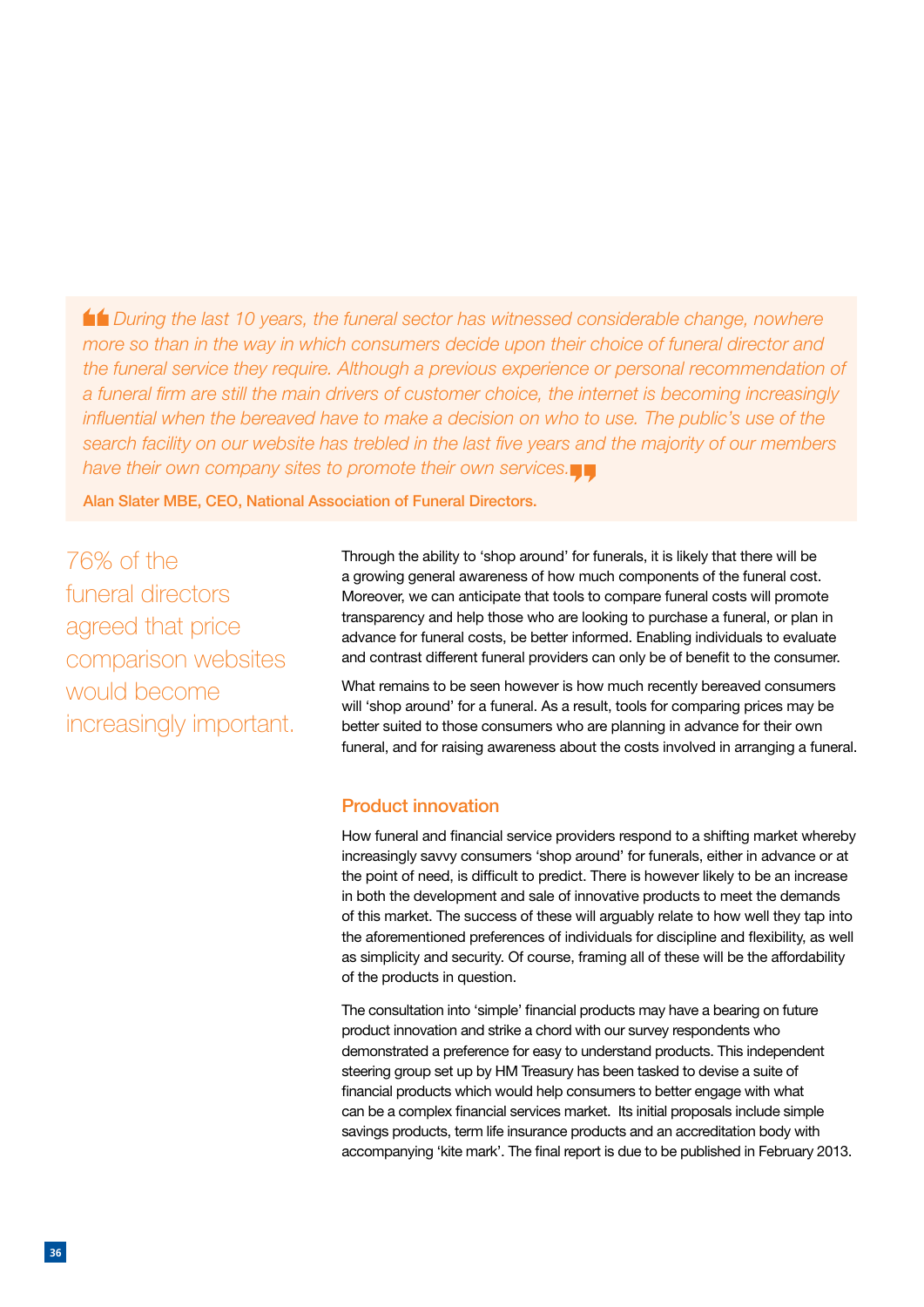In an uncertain economic climate, the desire to protect family and friends from the burden of funeral costs is a selfless act and one of which we can feel justifiably proud.

### Wanting and taking responsibility

The research this year has shown that overall the majority of people want to, and do, take responsibility for planning for their funeral costs. There are a number of reasons why individuals do so, including pride, creating certainty and not wanting to be a burden.

In an uncertain economic climate, the desire to protect family and friends from the burden of funeral costs is a selfless act and one of which we can feel justifiably proud. Leaving only happy memories behind, rather than debt and distress, matters to most people.

There are a number of options open to people when they decide how their funeral will be funded. When considering which option best suits their needs, individuals make an assessment based on their particular preference for simplicity, security, certainty and affordability. Importantly, far from being unaware of the options open to them, the vast majority of people who took part in this research are knowledgeable and informed, and make a conscious decision about how they will cover their funeral costs. The ability to 'shop around' for funerals through the internet will most likely help promote an even wider general awareness about how much funerals cost and how to prepare in advance.

However there are some serious questions that need to be asked about what happens for those that cannot afford to plan for their own funeral costs. With funeral costs rising above the rate of inflation and state support available remaining static, the family and friends of those who have either not been able or chosen not to plan for their funeral costs will be required to step in. Otherwise, it will fall to the Local Authority to provide a Public Health Funeral. How family, friends and indeed even Local Authorities will find the resources to pay for funerals needs to be considered.

The affordability of funerals is thus evermore pressing in a climate of economic uncertainty, shrinking pension pots and mounting concerns about how care towards the end of life will be funded. While the population ages, funeral costs continue to rise beyond the reach of a growing number of people. Establishing the motivations for planning and the varying preference for products available goes some way to understanding how best to support those who struggle to pay for a funeral.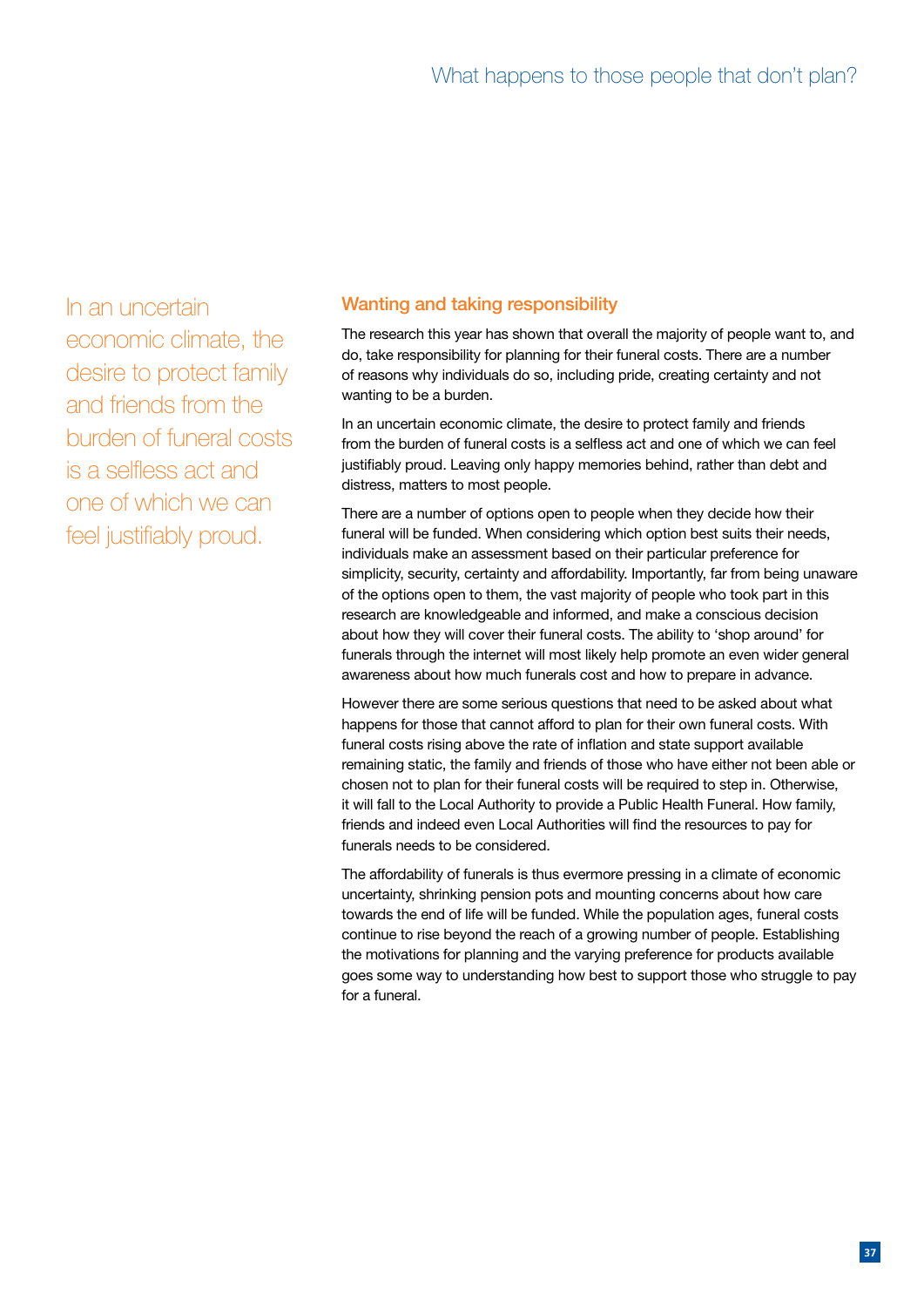## About the authors

#### Kate Woodthorpe

Dr Kate Woodthorpe is a lecturer in Sociology at the Centre for Death and Society (CDAS), the University of Bath. CDAS is the UK's only centre devoted to the study and research of social aspects of death, dying and bereavement.

Through her research Kate has worked extensively with funeral and cemetery associations examining the provision of services for people who are dying and bereaved.

Kate has published widely on the cost of death, the material culture of death, and the experience of bereavement. Her research has been featured in the Guardian and the Telegraph, and she has spoken about her field of expertise on Radio 4's 'Thinking Allowed' and 'Today' programme, as well as numerous local radio stations. She has appeared on BBC Breakfast and acted as an academic consultant on two Open University/BBC programmes, Two Feet in the Grave (BBC 1) and The Art of Dying (BBC 4).

#### Simon Cox

Simon commissioned the first Cost of Dying survey in 2007 as a means of identifying the extent of end of life costs faced by consumers.

Simon regularly contributes to acknowledged independent market reference publications produced by Swiss Re, Mintel and most recently moneyadviceservice.co.uk. He has also been invited to speak on this topic at Dying Matters, Financial Services Forum and The Institute of Cemetery and Crematorium Management Conferences.

In 2011 Simon commissioned Centre for Death and Society at University of Bath to explore the process and experience of applying for a social fund funeral payment. The findings from this research have led to engagement with Parliamentarians including presentations to the All Party parliamentary group for insurance and financial services. In November 2012 Simon will jointly host a Parliamentary Roundtable alongside University of Bath and Citizens Advice to debate funeral costs and the growing issue of funeral poverty and support systems available.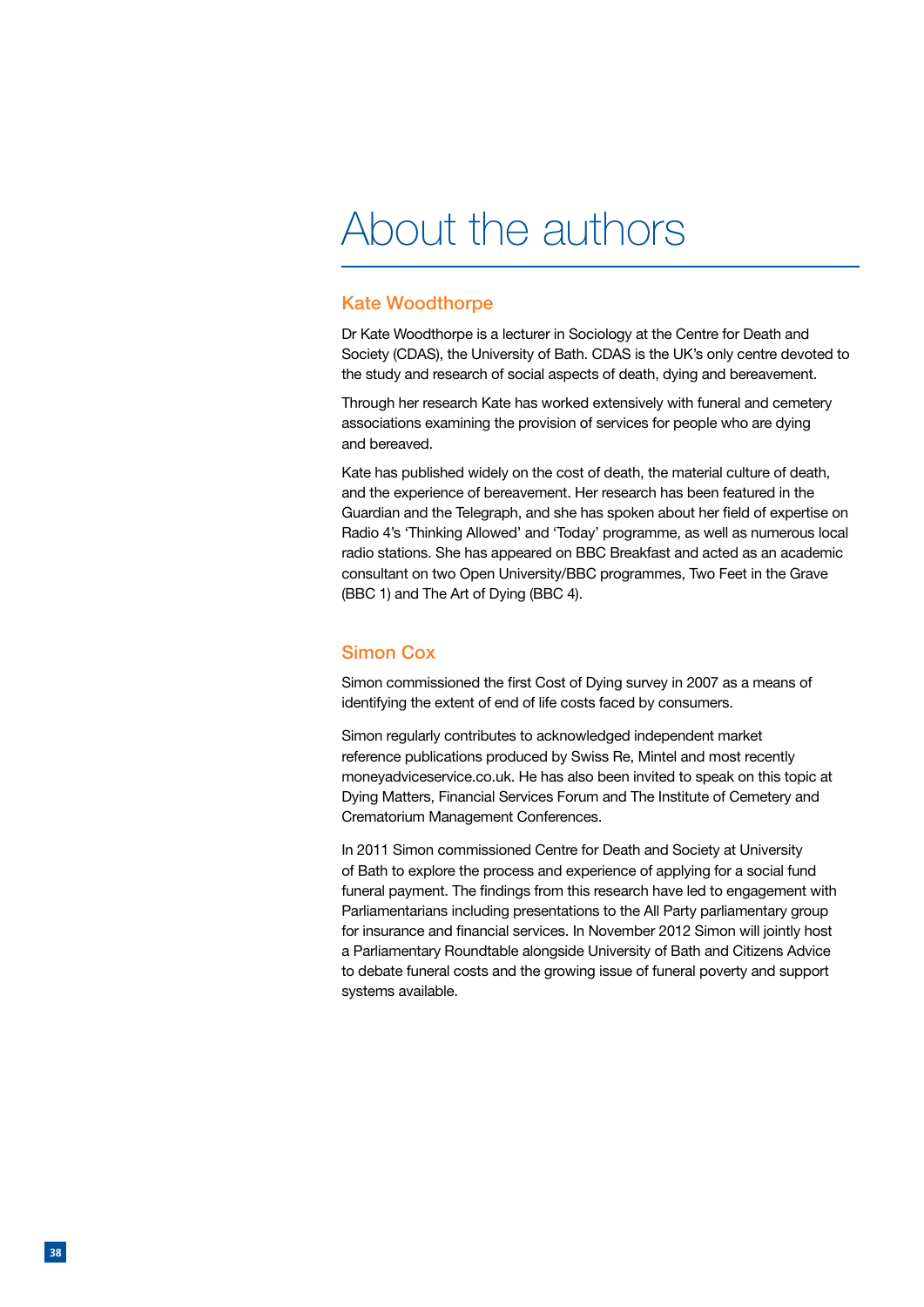# About the contributors

### Bob Tyrrell

Bob is a Director of Trajectory Ltd, a trends and strategy consultancy. He was formerly Chairman and Chief Executive of the Henley Centre for Forecasting, Chairman of the think thank Demos and a presenter of the Radio 4 Analysis programme.

#### Neil Clarke

In 2011 Neil joined Sun Life Direct where he became involved with the 2011 'Cost of Dying' survey. He has been at the forefront of this year's study.

Neil has worked within the financial services industry as a marketing professional for 13 years where he specialises in product development. In addition to his work on the Cost of Dying, Neil is now responsible for the funeral products offered by Sun Life Direct.

#### Sharon Grenham-Toze

After initially qualifying as a solicitor, Sharon trained for the ministry at Trinity College, Bristol, and was ordained in 1998. Sharon first moved into prison ministry in 2004 and is now the Co-ordinating Chaplain at HMP Bedford. Sharon is a trustee of a resettlement and mentoring charity in Bedfordshire and a member of the St Albans Diocesan Penal Affairs Group.

Sharon also works in broadcasting, providing voiceovers for several international clients. She is a regular presenter of 'Pause for Thought' on BBC Radio 2's 'The Chris Evans Breakfast Show', and various programmes on Radio 4, including 'The Daily Service' and 'Prayer for the Day.' In 2010 Sharon was shortlisted for the Sandford Award and was the winner of the Jerusalem Radio Award, for a Radio 4 'Sunday Worship'. She recently aired a podcast for the Church of England about prison ministry.



## Death shouldn't mean debt Responsibility, choice and selflessness

The Sun Life Direct Cost of Dying Survey 2012